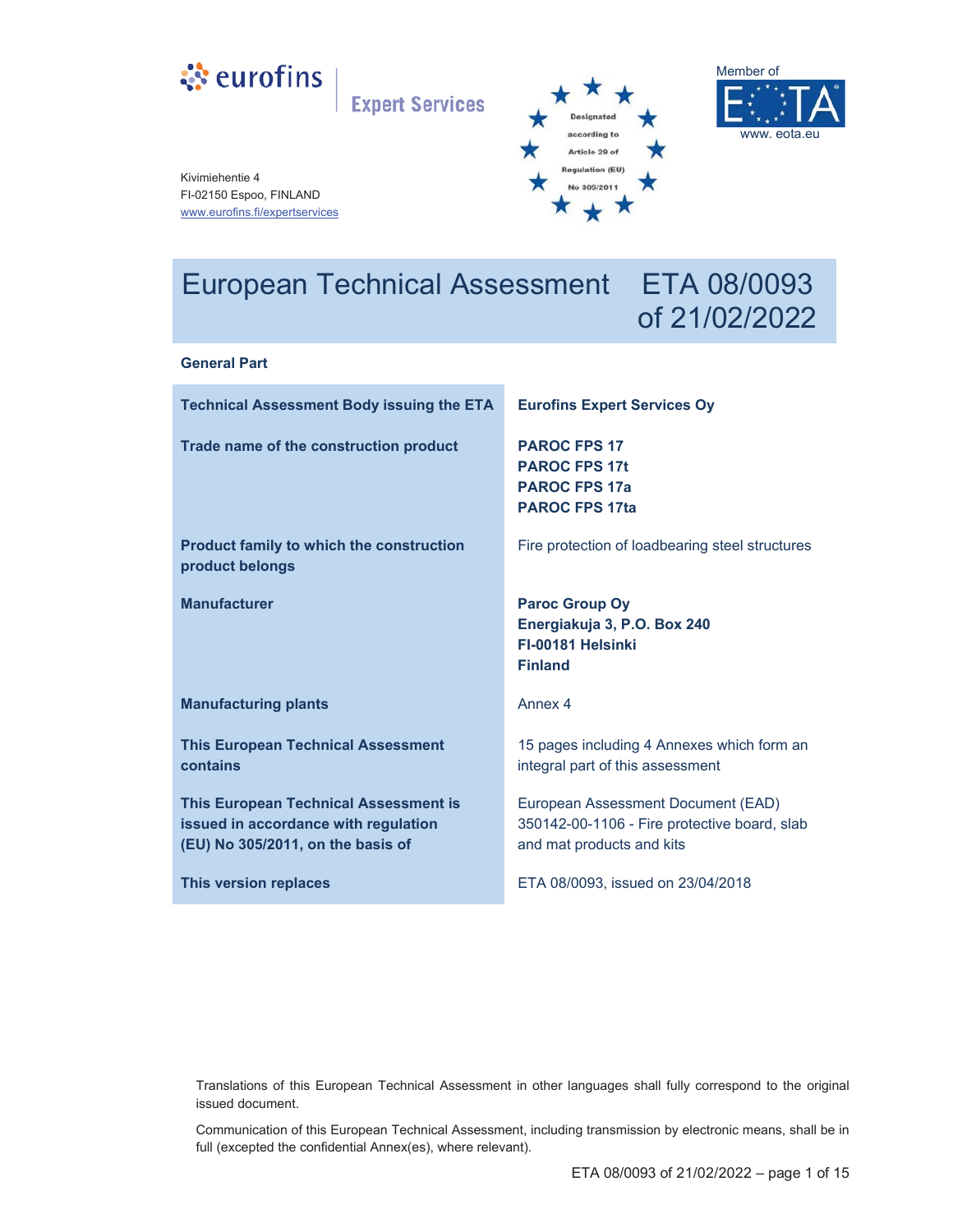#### **Specific Part**

#### **1 Technical description of the product**

The products PAROC FPS 17, PAROC FPS 17t, PAROC FPS 17a and PAROC FPS 17ta are stone wool insulation boards. The boards are faced or unfaced as given in Table 1.

Table 1. Facing of PAROC FPS 17, PAROC FPS 17t, PAROC FPS 17a and PAROC FPS 17ta

| Product name   | Facing                                |
|----------------|---------------------------------------|
| PAROC FPS 17   | Unfaced                               |
| PAROC FPS 17t  | Glass fibre tissue                    |
| PAROC FPS 17a  | Aluminium foil                        |
| PAROC FPS 17ta | Glass fibre tissue and aluminium foil |

Dimensions and density of the boards are given in Table 2.

Table 2. Dimensions and density of PAROC FPS 17, PAROC FPS 17t, PAROC FPS 17a and PAROC FPS 17ta

|                  | Nominal value               | Tolerance            |
|------------------|-----------------------------|----------------------|
| Density          | 160 - 170 kg/m <sup>3</sup> |                      |
| Length           | 600 mm                      | $<$ $\pm$ 12 mm      |
|                  | 900 mm                      | $<$ $\pm$ 18 mm      |
| Width            | 1200 mm                     | $<$ $\pm$ 18 mm      |
| <b>Thickness</b> | $20 - 60$ mm                | $≤$ -1 mm, $≤$ +3 mm |

The boards are CE marked according to harmonized product standard EN 13162 with designation code MW-EN13162-T5-DS(70,-)-WS-WL(P)-MU1/Z(6,0). The fire protective system is fastened either using welding pins or fire screws. The mechanical fasteners are described in Annex 1. The fasteners are not covered by this ETA and cannot be CE marked on the basis of it.

## **2 Specification of the intended use in accordance with the applicable European Assessment Document (hereinafter EAD)**

PAROC FPS 17, PAROC FPS 17t, PAROC FPS 17a and PAROC FPS 17ta boards are intended to be used for fire protection of structural steel columns and beams as specified in Table 3.

Table 3. Intended use of PAROC FPS 17, PAROC FPS 17t, PAROC FPS 17a and PAROC FPS 17ta

| Product        | Use category | Protection of                  | Climatic conditions |
|----------------|--------------|--------------------------------|---------------------|
|                |              |                                | use category        |
| PAROC FPS 17   | Type 4       | Load-bearing steel elements as | Type $Z_2$          |
| PAROC FPS 17t  |              | specified in Annex 1           |                     |
| PAROC FPS 17a  |              |                                |                     |
| PAROC FPS 17ta |              |                                |                     |

The provisions made in this European Technical Assessment are based on an assumed intended working life of 25 years provided that the products are subject to appropriate installation and maintenance.

The indication given as to the working life of the construction product cannot be interpreted as a guarantee neither given by the product manufacturer or his representative nor by the Technical Assessment Body issuing this ETA, but is regarded only as a means for expressing the expected economically reasonable working life of the product.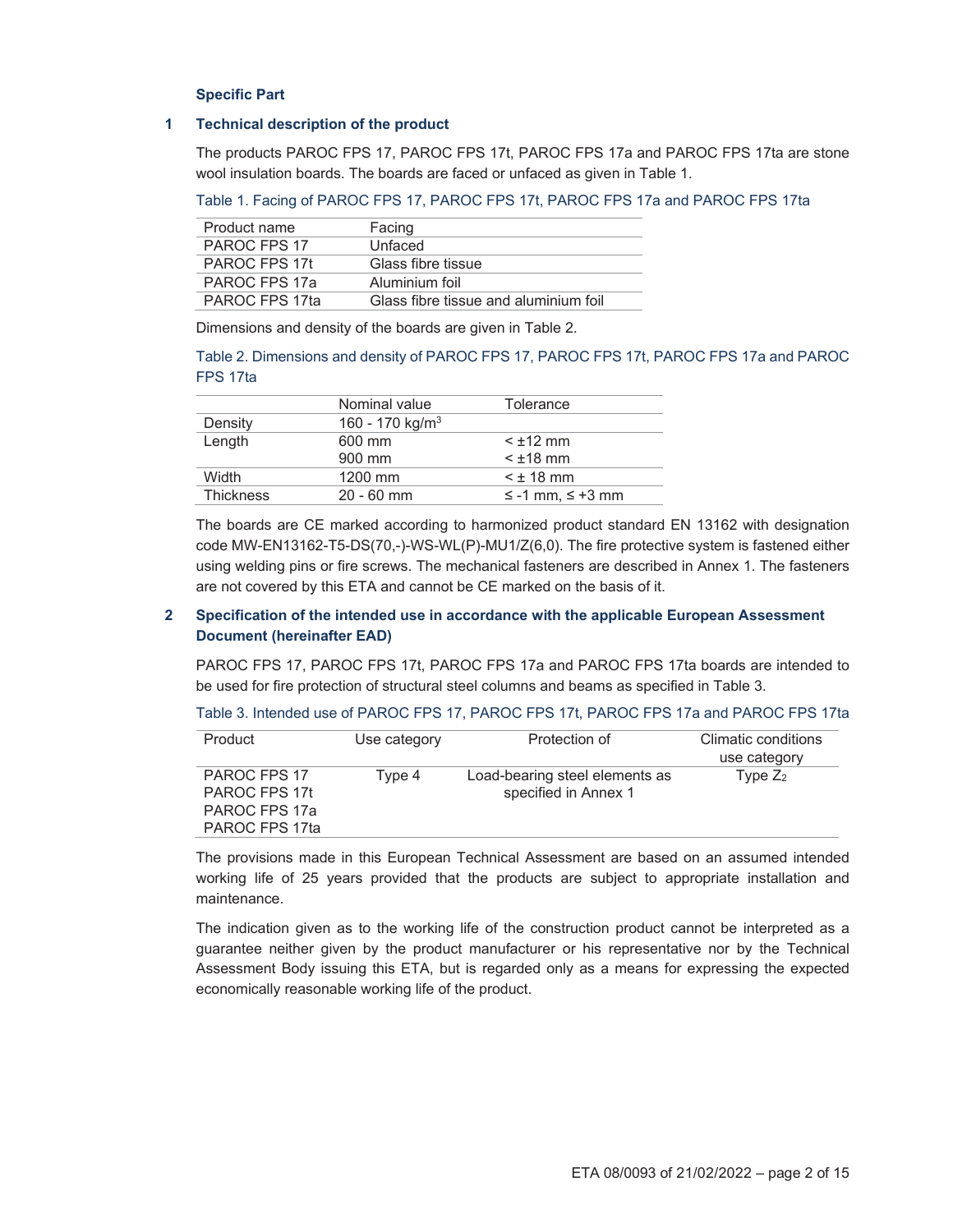#### **3 Performance of the product and references to the methods used for its assessment**

Table 4. Basic requirements for construction works and essential characteristics

| Basic requirement and essential characteristics | Performance             |
|-------------------------------------------------|-------------------------|
| BWR 2. Safety in case of fire                   |                         |
| Reaction to fire                                | Clause 3.1              |
| Resistance to fire                              | Clause 3.2              |
| Durability and serviceability                   | Clause 3.3              |
| BWR 3. Hygiene, health and the environment      |                         |
| Water permeability                              | No performance assessed |
| BWR 4. Safety and accessibility in use          |                         |
| Flexural strength                               | No performance assessed |
| Dimensional stability                           | Clause 3.4              |
| BWR 6. Energy economy and heat retention        |                         |
| Thermal resistance                              | Clause 3.5              |
| Water vapour transmission coefficient           | Clause 3.6              |

#### 3.1 Reaction to fire

PAROC FPS 17, PAROC FPS 17t, PAROC FPS 17a and PAROC FPS 17ta insulation boards have been tested and classified according to Commission Delegated Regulation (EU) No 2016/364. Reaction to fire class of the products is A1.

#### 3.2 Resistance to fire

Resistance to fire of assemblies incorporating PAROC FPS 17, PAROC FPS 17t, PAROC FPS 17a or PAROC FPS 17ta boards has been tested according to EN 13381-4:2013 and classified according to EN 13501-2:2016. Description of the tested fire protection assemblies is presented in Annex 1.

Resistance to fire performance classes of the tested assemblies are R 30 - R 240. Tables of insulation thickness required to achieve the resistance to fire class, in relation to section factor and design temperature, are presented in Annex 2 for boards installed with PAROC Welding Pins and in Annex 3 for boards installed with PAROC Fire Springs.

3.3 Durability and serviceability

Working life of the boards is 25 years for the intended use  $Z_2$  (internal use), if not more than accidental wetting and no frosting inside the building is to be expected.

3.4 Dimensional stability

Dimensional stability of the boards has been determined according to EN 1604 in condition 48 h, 70 °C. The change in product length, width and thickness is less than 1 % fulfilling the requirements of product standard EN 13162 designation DS(70,-).

## 3.5 Thermal resistance

Thermal conductivity  $\lambda_D$  of the boards is 0,038 W/mK.

#### 3.6 Water vapour transmission coefficient

Water vapour transmission coefficient  $(\mu)$  is 1 for PAROC FPS 17 and PAROC FPS 17t.

Water vapour transmission coefficient (μ) for PAROC FPS 17a and PAROC FPS 17ta is 54 000 corresponding to declared water vapour resistance Z(6,00).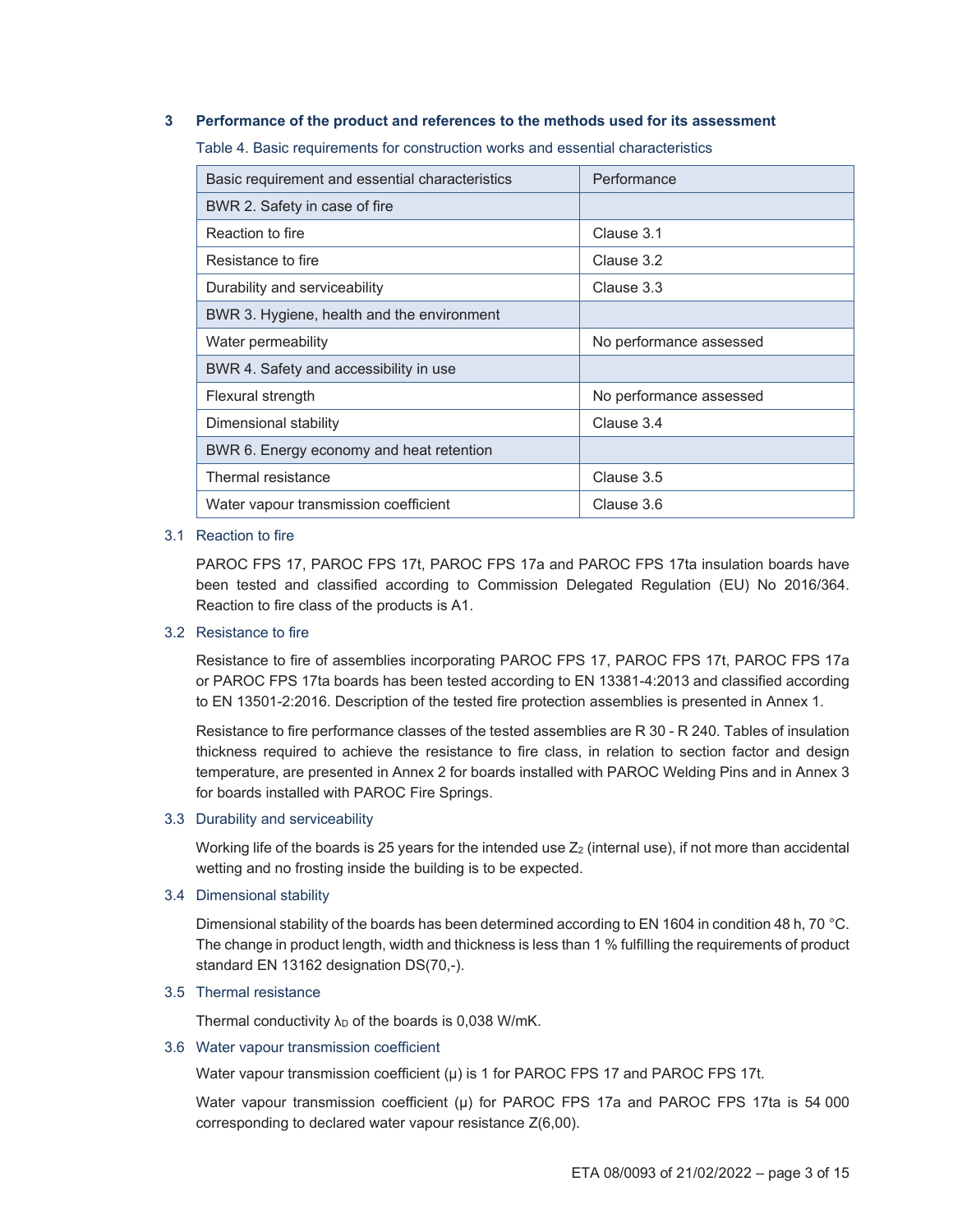## **4 Assessment and verification of constancy of performance (hereinafter AVCP) system applied, with reference to its legal base**

According to the European Commission Decision 99/454/EC as amended, the system of assessment and verification of constancy of performance is System 1.

## **5 Technical details necessary for the implementation of the AVCP system, as provided for in the applicable EAD**

Technical details necessary for the implementation of the AVCP system are laid down in the control plan deposited at Eurofins Expert Services Oy.

> Issued in Espoo on 21/02/2022 by Eurofins Expert Services Oy

in da

Tiina Ala-Outinen Manager, Structural Testing

Tiina Tirkkonen Senior Expert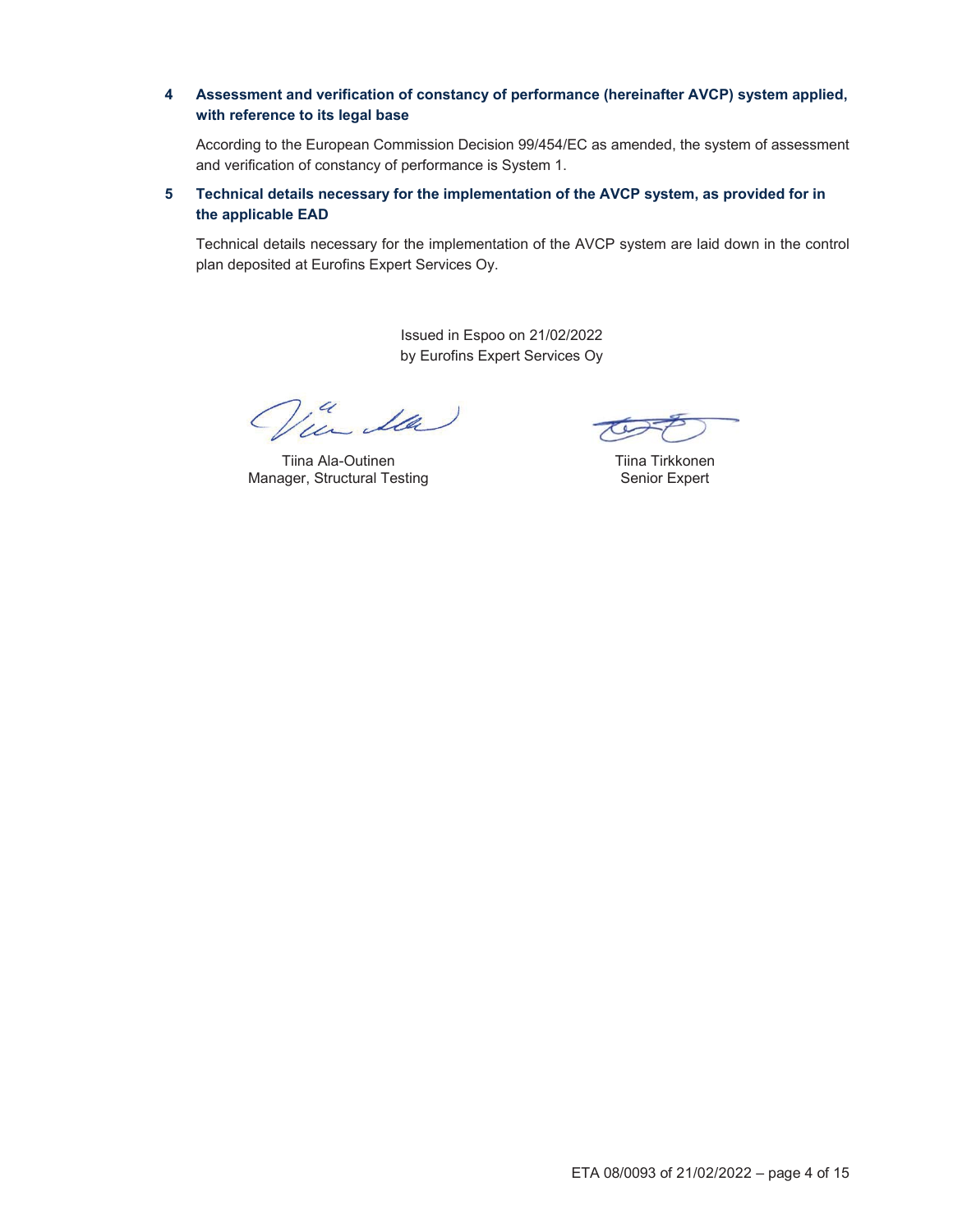# **PAROC FPS 17, PAROC FPS 17t, PAROC FPS 17a and PAROC FPS 17ta protection for steel structures**

## **Installation of fire protection**

## **Fire protective boards and fastenings:**

Components:

| Fire protection material  | Stone wool boards PAROC FPS 17, PAROC FPS 17t, PAROC FPS 17a                     |
|---------------------------|----------------------------------------------------------------------------------|
|                           | and PAROC FPS 17ta manufactured by Paroc Group                                   |
| Board sizes               | 1200 mm x 600 mm and 1200 x 900 mm                                               |
| Nominal density           | 160 - 170 kg/m <sup>3</sup>                                                      |
| Nominal thickness         | 20 mm - 60 mm                                                                    |
| Fastenings:               |                                                                                  |
| <b>PAROC Welding Pins</b> | Steel pins coated with copper, $\varnothing$ 2,7 mm, length corresponding to the |
|                           | thickness of the fire protective board                                           |
| Washers                   | Galvanized steel washers for welding pins, $\varnothing$ 30 mm                   |
| <b>PAROC Fire Spring</b>  | PAROC XFS 001 spiral spring screws made of steel rod. Rod diameter               |
|                           | 1,6 mm, spring external diameter 8 mm and top diameter 15 mm.                    |

#### **Tested applications:**

PAROC FPS 17, PAROC FPS 17t, PAROC FPS 17a and PAROC FPS 17ta were tested to cover the following applications:

| Structural members                | Beams and columns, maximum depth (h) of the cross-section 600 mm       |
|-----------------------------------|------------------------------------------------------------------------|
| Protection                        | Three and four sided fire exposure                                     |
| Steel sections                    | Installed with PAROC Welding Pins: I/H sections and rectangular and    |
|                                   | square closed sections                                                 |
|                                   | Installed with PAROC Fire Screws: I/H sections and rectangular columns |
| Section factor, A <sub>m</sub> /V | From 47 $m^{-1}$ to 281 $m^{-1}$                                       |
| Design temperature                | 300 °C to 700 °C                                                       |

## **Installation**

Fire protective system is installed according to the manufacturer's detailed installation instructions and provisions given in this ETA.

## **Installation using PAROC Welding Pins**

The insulation boards are fixed to the steel structure using PAROC Welding Pins. The pins used shall be 2 - 3 mm longer than the insulation thickness.

For the insulation boards between two flanges, the pins are placed max. c-c 367 mm in the longitudinal direction, 50 mm in from each joint, with one pin in each side of the board connected to each flange (8 pins/board).

For the insulation boards mounted on flanges (width over 180 mm), the pins are placed max. c-c 367 mm in the longitudinal direction, 50 mm in from each joint (8 pins / board). If the width of the flange is 180 mm or less, minimum one pin should be placed in the center of the board (4 pins/board). For flanges with a width above 180 mm two pins should be used.

Butt-butt joints are supported from the behind with 100 mm wide PAROC FPS 17, PAROC FPS 17t, PAROC FPS 17a or PAROC FPS 17ta stone wool strip of the same thickness as the fire protection board.

All edges of the profile are fully covered by the boards. At installation on beams, the boards on the sides shall cover the bottom layer boards and not vice versa. All joints in insulation shall be tightly sealed, leaving no gaps.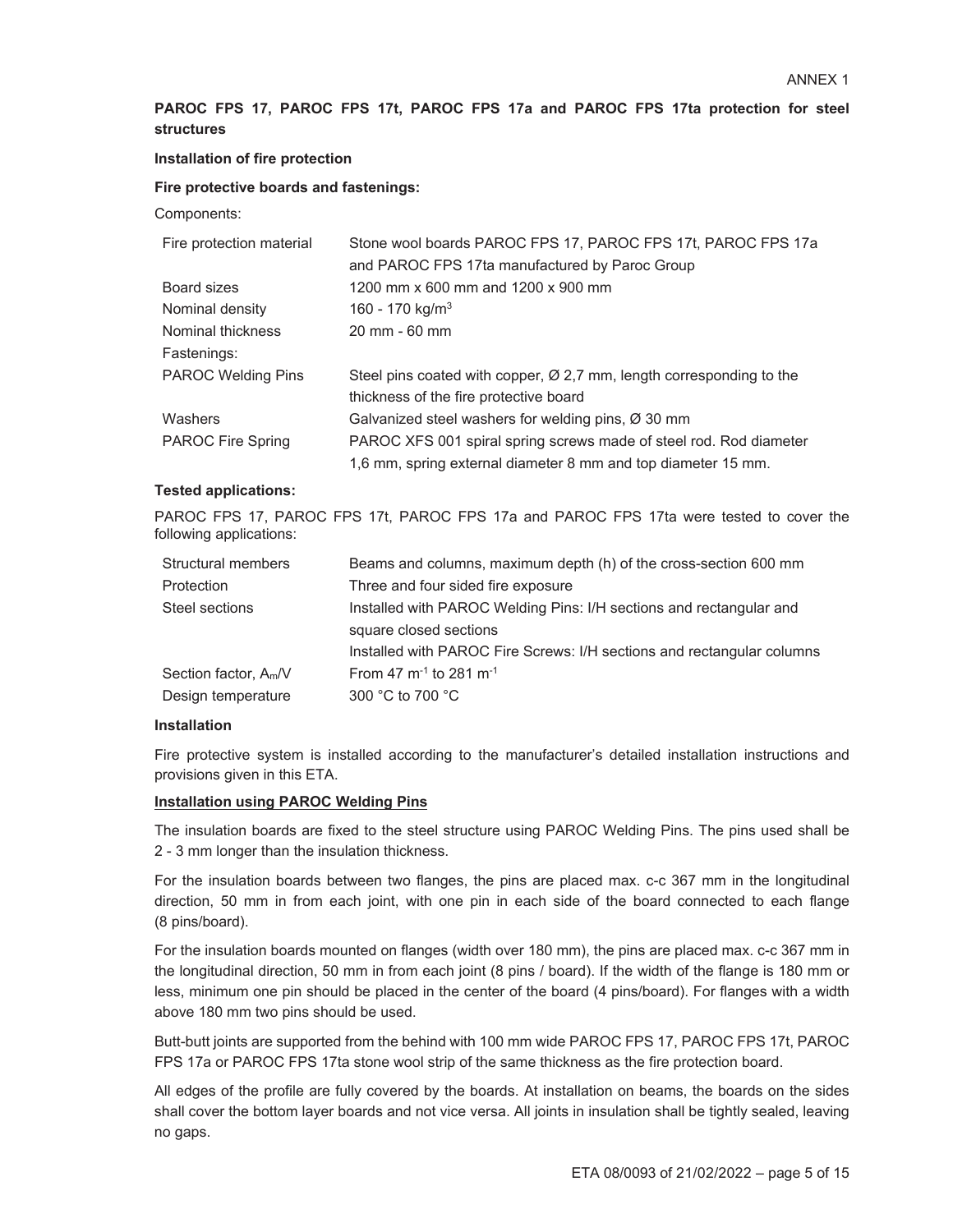## **Installation using PAROC Fire Springs**

Insulation installed as a box around the profile:

The insulation boards are mounted using PAROC Fire Springs. The length of PAROC Fire Spring shall be selected according to the thickness of the insulation board and shall be minimum 2 x insulation thickness. In case flange width is 300 - 600 mm PAROC Welding Pins are needed to fix the board to the flange according to manufacturer's instructions.

Butt-butt joints are supported from the behind with 100 mm wide PAROC FPS 17, PAROC FPS 17t, PAROC FPS 17a or PAROC FPS 17ta stone wool strip of the same thickness as the fire protection board. Supports shall be positioned at board joints and at the mid of each board, at max 600 mm distance.

Boards on the sides are installed by fastening them to the supports with PAROC Fire Springs with distance from board edges 50 mm and distance between springs  $\leq$ 150 mm. The height of the boards shall be the profile height  $+2x$  insulation thickness.

On the flanges, the protective board is installed using PAROC Fire Springs through the side boards into the edge of the board on the flange. Distance between fire springs shall be  $\leq$  200 mm and fire spring distance from board edges 50 mm. To the lower side of a horizontal beam with flange width more than 300 mm, the protective board shall additionally be fixed with PAROC Welding Pins (max distance between pins 360 mm, 4 pins/board). In case of 4-sided horizontal exposure, no welding pins is needed on the top flange.

All joints in insulation shall be tightly sealed, leaving no gaps.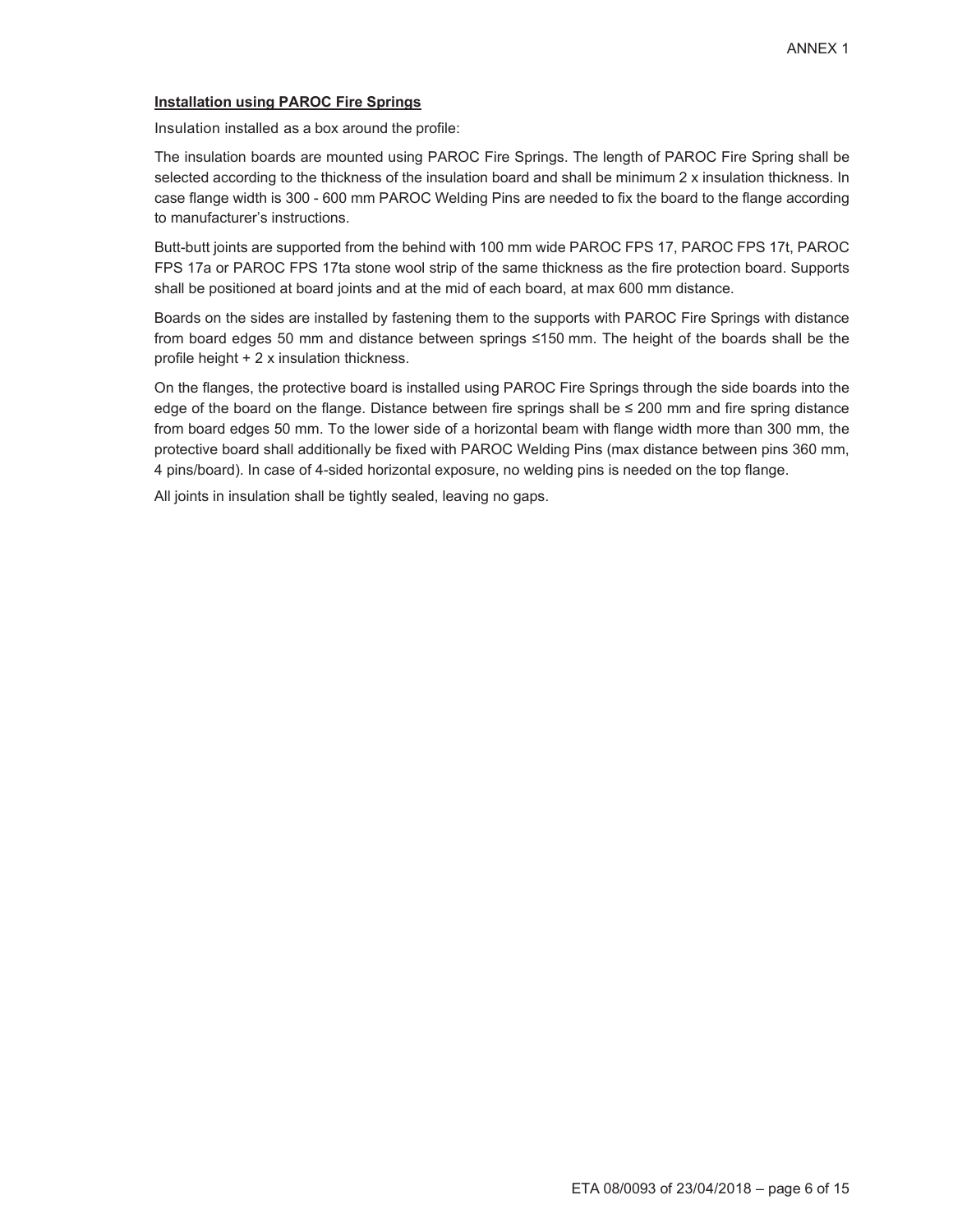## **Insulation thickness in resistance to fire classes R 30 - R 240 in relation to design temperature and section factor Installation with PAROC Welding Pins**

#### **Insulation thickness for R30 steel structure**

| Fire resistance period 30 minutes |     |     |     |                                                     |     |     |     |     |     |
|-----------------------------------|-----|-----|-----|-----------------------------------------------------|-----|-----|-----|-----|-----|
| <b>Design</b>                     |     |     |     |                                                     |     |     |     |     |     |
| temperature                       | 300 | 350 | 400 | 450                                                 | 500 | 550 | 600 | 650 | 700 |
|                                   |     |     |     |                                                     |     |     |     |     |     |
| Section factor                    |     |     |     | Thickness in mm of fire protection material to      |     |     |     |     |     |
| $[m^{-1}]$                        |     |     |     | maintain steel temperature below design temperature |     |     |     |     |     |
| 47                                | 20  | 20  | 20  | 20                                                  | 20  | 20  | 20  | 20  | 20  |
| 50                                | 20  | 20  | 20  | 20                                                  | 20  | 20  | 20  | 20  | 20  |
| 55                                | 20  | 20  | 20  | 20                                                  | 20  | 20  | 20  | 20  | 20  |
| 60                                | 20  | 20  | 20  | 20                                                  | 20  | 20  | 20  | 20  | 20  |
| 65                                | 20  | 20  | 20  | 20                                                  | 20  | 20  | 20  | 20  | 20  |
| 70                                | 20  | 20  | 20  | 20                                                  | 20  | 20  | 20  | 20  | 20  |
| 75                                | 20  | 20  | 20  | 20                                                  | 20  | 20  | 20  | 20  | 20  |
| 80                                | 20  | 20  | 20  | 20                                                  | 20  | 20  | 20  | 20  | 20  |
| 85                                | 20  | 20  | 20  | 20                                                  | 20  | 20  | 20  | 20  | 20  |
| 90                                | 20  | 20  | 20  | 20                                                  | 20  | 20  | 20  | 20  | 20  |
| 95                                | 20  | 20  | 20  | 20                                                  | 20  | 20  | 20  | 20  | 20  |
| 100                               | 20  | 20  | 20  | 20                                                  | 20  | 20  | 20  | 20  | 20  |
| 105                               | 20  | 20  | 20  | 20                                                  | 20  | 20  | 20  | 20  | 20  |
| 110                               | 20  | 20  | 20  | 20                                                  | 20  | 20  | 20  | 20  | 20  |
| 115                               | 20  | 20  | 20  | 20                                                  | 20  | 20  | 20  | 20  | 20  |
| 120                               | 20  | 20  | 20  | 20                                                  | 20  | 20  | 20  | 20  | 20  |
| 125                               | 20  | 20  | 20  | 20                                                  | 20  | 20  | 20  | 20  | 20  |
| 130                               | 20  | 20  | 20  | 20                                                  | 20  | 20  | 20  | 20  | 20  |
| 135                               | 20  | 20  | 20  | 20                                                  | 20  | 20  | 20  | 20  | 20  |
| 140                               | 20  | 20  | 20  | 20                                                  | 20  | 20  | 20  | 20  | 20  |
| 145                               | 20  | 20  | 20  | 20                                                  | 20  | 20  | 20  | 20  | 20  |
| 150                               | 20  | 20  | 20  | 20                                                  | 20  | 20  | 20  | 20  | 20  |
| 155                               | 20  | 20  | 20  | 20                                                  | 20  | 20  | 20  | 20  | 20  |
| 160                               | 20  | 20  | 20  | 20                                                  | 20  | 20  | 20  | 20  | 20  |
| 165                               | 20  | 20  | 20  | 20                                                  | 20  | 20  | 20  | 20  | 20  |
| 170                               | 20  | 20  | 20  | 20                                                  | 20  | 20  | 20  | 20  | 20  |
| 175                               | 20  | 20  | 20  | 20                                                  | 20  | 20  | 20  | 20  | 20  |
| 180                               | 20  | 20  | 20  | 20                                                  | 20  | 20  | 20  | 20  | 20  |
| 185                               | 20  | 20  | 20  | 20                                                  | 20  | 20  | 20  | 20  | 20  |
| 190                               | 20  | 20  | 20  | 20                                                  | 20  | 20  | 20  | 20  | 20  |
| 195                               | 20  | 20  | 20  | 20                                                  | 20  | 20  | 20  | 20  | 20  |
| 200                               | 25  | 20  | 20  | 20                                                  | 20  | 20  | 20  | 20  | 20  |
| 205                               | 25  | 20  | 20  | 20                                                  | 20  | 20  | 20  | 20  | 20  |
| 210                               | 25  | 20  | 20  | 20                                                  | 20  | 20  | 20  | 20  | 20  |
|                                   | 25  |     |     |                                                     | 20  |     |     |     | 20  |
| 215<br>220                        |     | 20  | 20  | 20                                                  |     | 20  | 20  | 20  |     |
|                                   | 25  | 20  | 20  | 20                                                  | 20  | 20  | 20  | 20  | 20  |
| 225                               | 25  | 20  | 20  | 20                                                  | 20  | 20  | 20  | 20  | 20  |
| 230                               | 25  | 20  | 20  | 20                                                  | 20  | 20  | 20  | 20  | 20  |
| 235                               | 25  | 20  | 20  | 20                                                  | 20  | 20  | 20  | 20  | 20  |
| 240                               | 25  | 20  | 20  | 20                                                  | 20  | 20  | 20  | 20  | 20  |
| 245                               | 30  | 20  | 20  | 20                                                  | 20  | 20  | 20  | 20  | 20  |
| 250                               | 30  | 20  | 20  | 20                                                  | 20  | 20  | 20  | 20  | 20  |
| 255                               | 30  | 20  | 20  | 20                                                  | 20  | 20  | 20  | 20  | 20  |
| 260                               | 30  | 20  | 20  | 20                                                  | 20  | 20  | 20  | 20  | 20  |
| 265                               | 30  | 20  | 20  | 20                                                  | 20  | 20  | 20  | 20  | 20  |
| 270                               | 30  | 20  | 20  | 20                                                  | 20  | 20  | 20  | 20  | 20  |
| 275                               | 30  | 20  | 20  | 20                                                  | 20  | 20  | 20  | 20  | 20  |
| 280                               | 30  | 20  | 20  | 20                                                  | 20  | 20  | 20  | 20  | 20  |
| 281                               | 30  | 25  | 20  | 20                                                  | 20  | 20  | 20  | 20  | 20  |

| Fire resistance period 60 minutes                                 |     |     |     |                                                     |     |     |     |     |     |
|-------------------------------------------------------------------|-----|-----|-----|-----------------------------------------------------|-----|-----|-----|-----|-----|
| <b>Design</b><br>temperature<br>$r$ <sup>o</sup> $r$ <sup>1</sup> | 300 | 350 | 400 | 450                                                 | 500 | 550 | 600 | 650 | 700 |
| Section factor                                                    |     |     |     | Thickness in mm of fire protection material to      |     |     |     |     |     |
| $\lceil m^{-1} \rceil$                                            |     |     |     | maintain steel temperature below design temperature |     |     |     |     |     |
| 47                                                                | 20  | 20  | 20  | 20                                                  | 20  | 20  | 20  | 20  | 20  |
| 50                                                                | 20  | 20  | 20  | 20                                                  | 20  | 20  | 20  | 20  | 20  |
| 55                                                                | 20  | 20  | 20  | 20                                                  | 20  | 20  | 20  | 20  | 20  |
| 60                                                                | 20  | 20  | 20  | 20                                                  | 20  | 20  | 20  | 20  | 20  |
| 65                                                                | 20  | 20  | 20  | 20                                                  | 20  | 20  | 20  | 20  | 20  |
| 70                                                                | 20  | 20  | 20  | 20                                                  | 20  | 20  | 20  | 20  | 20  |
| 75                                                                | 20  | 20  | 20  | 20                                                  | 20  | 20  | 20  | 20  | 20  |
| 80                                                                | 20  | 20  | 20  | 20                                                  | 20  | 20  | 20  | 20  | 20  |
| 85                                                                | 20  | 20  | 20  | 20                                                  | 20  | 20  | 20  | 20  | 20  |
| 90                                                                | 25  | 20  | 20  | 20                                                  | 20  | 20  | 20  | 20  | 20  |
| 95                                                                | 25  | 20  | 20  | 20                                                  | 20  | 20  | 20  | 20  | 20  |
| 100                                                               | 25  | 20  | 20  | 20                                                  | 20  | 20  | 20  | 20  | 20  |
| 105                                                               | 30  | 20  | 20  | 20                                                  | 20  | 20  | 20  | 20  | 20  |
| 110                                                               | 30  | 25  | 20  | 20                                                  | 20  | 20  | 20  | 20  | 20  |
| 115                                                               | 30  | 25  | 20  | 20                                                  | 20  | 20  | 20  | 20  | 20  |
| 120                                                               | 30  | 25  | 20  | 20                                                  | 20  | 20  | 20  | 20  | 20  |
| 125                                                               | 40  | 25  | 20  | 20                                                  | 20  | 20  | 20  | 20  | 20  |
| 130                                                               | 40  | 30  | 20  | 20                                                  | 20  | 20  | 20  | 20  | 20  |
| 135                                                               | 40  | 30  | 20  | 20                                                  | 20  | 20  | 20  | 20  | 20  |
| 140                                                               | 40  | 30  | 25  | 20                                                  | 20  | 20  | 20  | 20  | 20  |
| 145                                                               | 40  | 30  | 25  | 20                                                  | 20  | 20  | 20  | 20  | 20  |
| 150                                                               | 40  | 30  | 25  | 20                                                  | 20  | 20  | 20  | 20  | 20  |
| 155                                                               | 40  | 40  | 25  | 20                                                  | 20  | 20  | 20  | 20  | 20  |
| 160                                                               | 40  | 40  | 30  | 20                                                  | 20  | 20  | 20  | 20  | 20  |
| 165                                                               | 40  | 40  | 30  | 20                                                  | 20  | 20  | 20  | 20  | 20  |
| 170                                                               | 50  | 40  | 30  | 25                                                  | 20  | 20  | 20  | 20  | 20  |
| 175                                                               | 50  | 40  | 30  | 25                                                  | 20  | 20  | 20  | 20  | 20  |
| 180                                                               | 50  | 40  | 30  | 25                                                  | 20  | 20  | 20  | 20  | 20  |
| 185                                                               | 50  | 40  | 30  | 25                                                  | 20  | 20  | 20  | 20  | 20  |
| 190                                                               | 50  | 40  | 30  | 25                                                  | 20  | 20  | 20  | 20  | 20  |
| 195                                                               | 50  | 40  | 40  | 25                                                  | 20  | 20  | 20  | 20  | 20  |
| 200                                                               | 50  | 40  | 40  | 25                                                  | 20  | 20  | 20  | 20  | 20  |
| 205                                                               | 50  | 40  | 40  | 30                                                  | 20  | 20  | 20  | 20  | 20  |
| 210                                                               | 50  | 40  | 40  | 30                                                  | 25  | 20  | 20  | 20  | 20  |
| 215                                                               | 50  | 50  | 40  | 30                                                  | 25  | 20  | 20  | 20  | 20  |
| 220                                                               | 60  | 50  | 40  | 30                                                  | 25  | 20  | 20  | 20  | 20  |
| 225                                                               | 60  | 50  | 40  | 30                                                  | 25  | 20  | 20  | 20  | 20  |
| 230                                                               | 60  | 50  | 40  | 30                                                  | 25  | 20  | 20  | 20  | 20  |
| 235                                                               | 60  | 50  | 40  | 30                                                  | 25  | 20  | 20  | 20  | 20  |
| 240                                                               | 60  | 50  | 40  | 30                                                  | 25  | 20  | 20  | 20  | 20  |
| 245                                                               | 60  | 50  | 40  | 30                                                  | 25  | 20  | 20  | 20  | 20  |
| 250                                                               | 60  | 50  | 40  | 30                                                  | 25  | 20  | 20  | 20  | 20  |
| 255                                                               | 60  | 50  | 40  | 40                                                  | 25  | 20  | 20  | 20  | 20  |
| 260                                                               | 60  | 50  | 40  | 40                                                  | 30  | 25  | 20  | 20  | 20  |
| 265                                                               | 60  | 50  | 40  | 40                                                  | 30  | 25  | 20  | 20  | 20  |
| 270                                                               | 60  | 50  | 40  | 40                                                  | 30  | 25  | 20  | 20  | 20  |
| 275                                                               | ÷,  | 50  | 40  | 40                                                  | 30  | 25  | 20  | 20  | 20  |
| 280                                                               | -   | 50  | 40  | 40                                                  | 30  | 25  | 20  | 20  | 20  |
| 281                                                               |     | 50  | 40  | 40                                                  | 30  | 25  | 20  | 20  | 20  |
|                                                                   |     |     |     |                                                     |     |     |     |     |     |

# **Insulation thickness for R60 steel structure**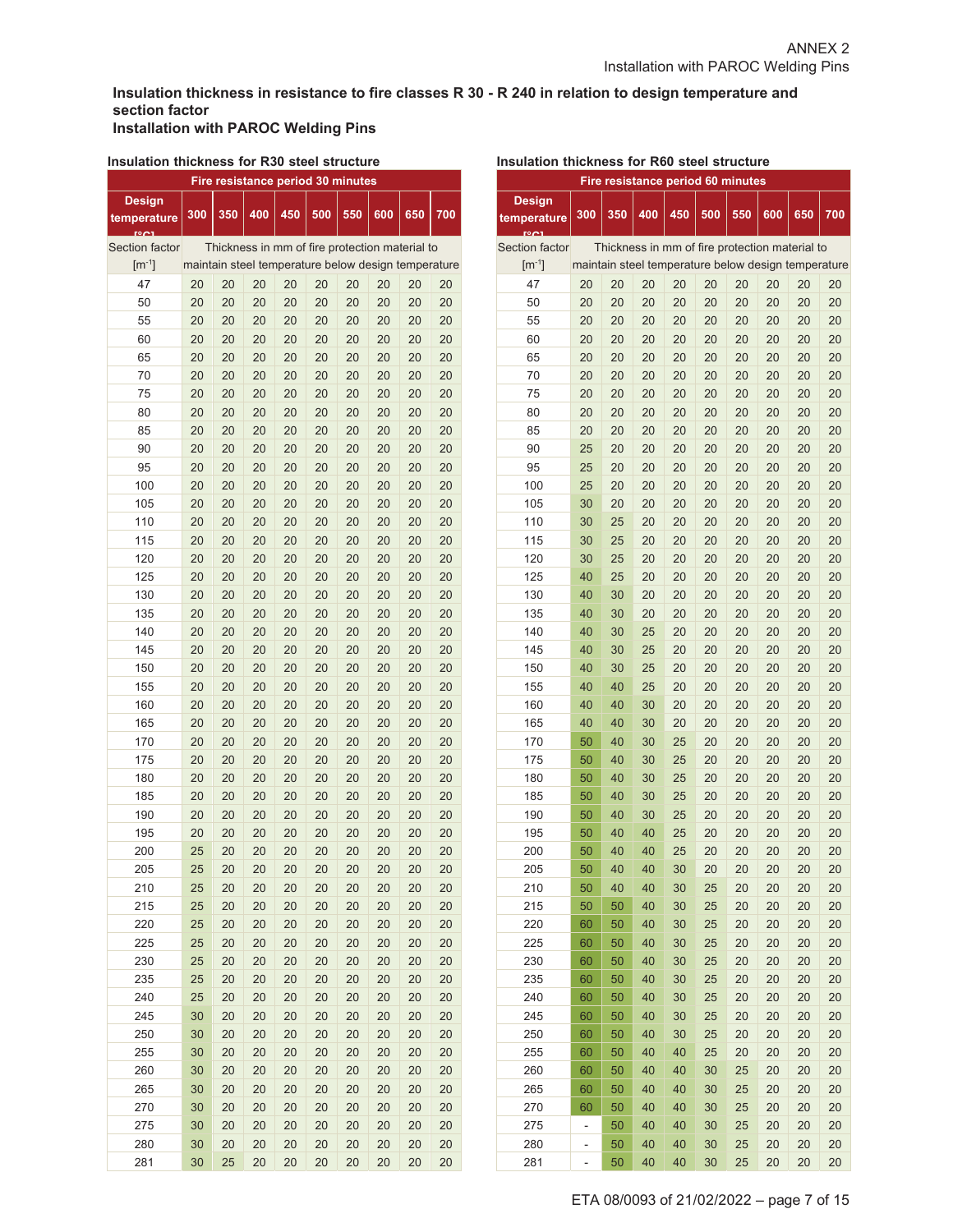## **Insulation thickness for R90 steel structure**

| Fire resistance period 90 minutes |                          |     |     |                                                     |     |     |     |     |     |
|-----------------------------------|--------------------------|-----|-----|-----------------------------------------------------|-----|-----|-----|-----|-----|
| <b>Design</b><br>temperature      | 300                      | 350 | 400 | 450                                                 | 500 | 550 | 600 | 650 | 700 |
| Section factor                    |                          |     |     | Thickness in mm of fire protection material to      |     |     |     |     |     |
| $\mathrm{[m^{-1}]}$               |                          |     |     | maintain steel temperature below design temperature |     |     |     |     |     |
| 47                                | 20                       | 20  | 20  | 20                                                  | 20  | 20  | 20  | 20  | 20  |
| 50                                | 20                       | 20  | 20  | 20                                                  | 20  | 20  | 20  | 20  | 20  |
| 55                                | 20                       | 20  | 20  | 20                                                  | 20  | 20  | 20  | 20  | 20  |
| 60                                | 25                       | 20  | 20  | 20                                                  | 20  | 20  | 20  | 20  | 20  |
| 65                                | 25                       | 20  | 20  | 20                                                  | 20  | 20  | 20  | 20  | 20  |
| 70                                | 30                       | 25  | 20  | 20                                                  | 20  | 20  | 20  | 20  | 20  |
| 75                                | 30                       | 25  | 20  | 20                                                  | 20  | 20  | 20  | 20  | 20  |
| 80                                | 40                       | 30  | 20  | 20                                                  | 20  | 20  | 20  | 20  | 20  |
| 85                                | 40                       | 30  | 25  | 20                                                  | 20  | 20  | 20  | 20  | 20  |
| 90                                | 40                       | 30  | 25  | 20                                                  | 20  | 20  | 20  | 20  | 20  |
| 95                                | 40                       | 40  | 30  | 20                                                  | 20  | 20  | 20  | 20  | 20  |
| 100                               | 40                       | 40  | 30  | 25                                                  | 20  | 20  | 20  | 20  | 20  |
| 105                               | 50                       | 40  | 30  | 25                                                  | 20  | 20  | 20  | 20  | 20  |
| 110                               | 50                       | 40  | 40  | 30                                                  | 20  | 20  | 20  | 20  | 20  |
| 115                               | 50                       | 40  | 40  | 30                                                  | 25  | 20  | 20  | 20  | 20  |
| 120                               | 50                       | 50  | 40  | 30                                                  | 25  | 20  | 20  | 20  | 20  |
| 125                               | 50                       | 50  | 40  | 30                                                  | 25  | 20  | 20  | 20  | 20  |
| 130                               | 50                       | 50  | 40  | 40                                                  | 30  | 20  | 20  | 20  | 20  |
| 135                               | 60                       | 50  | 40  | 40                                                  | 30  | 25  | 20  | 20  | 20  |
| 140                               | 60                       | 50  | 40  | 40                                                  | 30  | 25  | 20  | 20  | 20  |
| 145                               | 60                       | 50  | 50  | 40                                                  | 30  | 25  | 20  | 20  | 20  |
| 150                               | 60                       | 50  | 50  | 40                                                  | 40  | 25  | 20  | 20  | 20  |
| 155                               | 60                       | 60  | 50  | 40                                                  | 40  | 30  | 25  | 20  | 20  |
| 160                               | 60                       | 60  | 50  | 40                                                  | 40  | 30  | 25  | 20  | 20  |
| 165                               | -                        | 60  | 50  | 40                                                  | 40  | 30  | 25  | 20  | 20  |
| 170                               | $\overline{a}$           | 60  | 50  | 40                                                  | 40  | 30  | 25  | 20  | 20  |
| 175                               | $\overline{\phantom{0}}$ | 60  | 50  | 50                                                  | 40  | 30  | 25  | 20  | 20  |
| 180                               | ÷,                       | 60  | 50  | 50                                                  | 40  | 30  | 25  | 25  | 20  |
| 185                               | ÷,                       | 60  | 50  | 50                                                  | 40  | 40  | 30  | 25  | 20  |
| 190                               | ÷,                       | 60  | 50  | 50                                                  | 40  | 40  | 30  | 25  | 20  |
| 195                               | -                        | 60  | 60  | 50                                                  | 40  | 40  | 30  | 25  | 20  |
| 200                               |                          |     | 60  | 50                                                  | 40  | 40  | 30  | 25  | 20  |
| 205                               |                          |     | 60  | 50                                                  | 40  | 40  | 30  | 25  | 20  |
| 210                               | ۳                        |     | 60  | 50                                                  | 40  | 40  | 30  | 25  | 20  |
| 215                               | -                        |     | 60  | 50                                                  | 40  | 40  | 30  | 25  | 25  |
| 220                               | -                        |     | 60  | 50                                                  | 40  | 40  | 30  | 30  | 25  |
| 225                               | -                        |     | 60  | 50                                                  | 50  | 40  | 30  | 30  | 25  |
| 230                               | $\overline{a}$           |     | 60  | 50                                                  | 50  | 40  | 40  | 30  | 25  |
| 235                               | $\overline{\phantom{0}}$ |     | 60  | 50                                                  | 50  | 40  | 40  | 30  | 25  |
| 240                               | -                        | -   | 60  | 50                                                  | 50  | 40  | 40  | 30  | 25  |
| 245                               | $\overline{\phantom{0}}$ | -   | 60  | 50                                                  | 50  | 40  | 40  | 30  | 25  |
| 250                               | -                        | -   | 60  | 50                                                  | 50  | 40  | 40  | 30  | 25  |
| 255                               | -                        | -   | 60  | 50                                                  | 50  | 40  | 40  | 30  | 25  |
| 260                               | -                        | -   | 60  | 50                                                  | 50  | 40  | 40  | 30  | 25  |
| 265                               | -                        | -   | 60  | 60                                                  | 50  | 40  | 40  | 30  | 25  |
| 270                               | ۳                        | ۳   | -   | 60                                                  | 50  | 40  | 40  | 30  | 30  |
| 275                               | -                        | -   | ÷   | 60                                                  | 50  | 40  | 40  | 30  | 30  |
| 280                               | -                        | -   | -   | 60                                                  | 50  | 40  | 40  | 30  | 30  |
| 281                               | -                        | -   |     | 60                                                  | 50  | 40  | 40  | 30  | 30  |
|                                   |                          |     |     |                                                     |     |     |     |     |     |

## **Insulation thickness for R120 steel structure**

| Fire resistance period 120 minutes |                          |     |                |                                                     |                          |          |          |          |          |
|------------------------------------|--------------------------|-----|----------------|-----------------------------------------------------|--------------------------|----------|----------|----------|----------|
| <b>Design</b><br>temperature       | 300                      | 350 | 400            | 450                                                 | 500                      | 550      | 600      | 650      | 700      |
| Section factor                     |                          |     |                | Thickness in mm of fire protection material to      |                          |          |          |          |          |
| $\mathrm{[m^{-1}]}$                |                          |     |                | maintain steel temperature below design temperature |                          |          |          |          |          |
| 47                                 | 25                       | 20  | 20             | 20                                                  | 20                       | 20       | 20       | 20       | 20       |
| 50                                 | 30                       | 25  | 20             | 20                                                  | 20                       | 20       | 20       | 20       | 20       |
| 55                                 | 30                       | 25  | 20             | 20                                                  | 20                       | 20       | 20       | 20       | 20       |
| 60                                 | 40                       | 30  | 25             | 20                                                  | 20                       | 20       | 20       | 20       | 20       |
| 65                                 | 40                       | 40  | 30             | 20                                                  | 20                       | 20       | 20       | 20       | 20       |
| 70                                 | 40                       | 40  | 30             | 25                                                  | 20                       | 20       | 20       | 20       | 20       |
| 75                                 | 50                       | 40  | 40             | 30                                                  | 20                       | 20       | 20       | 20       | 20       |
| 80                                 | 50                       | 40  | 40             | 30                                                  | 25                       | 20       | 20       | 20       | 20       |
| 85                                 | 50                       | 50  | 40             | 40                                                  | 30                       | 20       | 20       | 20       | 20       |
| 90                                 | 50                       | 50  | 40             | 40                                                  | 30                       | 25       | 20       | 20       | 20       |
| 95                                 | 60                       | 50  | 50             | 40                                                  | 40                       | 25       | 20       | 20       | 20       |
| 100                                | 60                       | 50  | 50             | 40                                                  | 40                       | 30       | 20       | 20       | 20       |
| 105                                | 60                       | 60  | 50             | 40                                                  | 40                       | 30       | 25       | 20       | 20       |
| 110                                | 60                       | 60  | 50             | 50                                                  | 40                       | 40       | 25       | 20       | 20       |
| 115                                | ÷,                       | 60  | 50             | 50                                                  | 40                       | 40       | 30       | 25       | 20       |
| 120                                | ÷,                       | 60  | 60             | 50                                                  | 40                       | 40       | 30       | 25       | 20       |
| 125                                | $\overline{\phantom{0}}$ | 60  | 60             | 50                                                  | 50                       | 40       | 30       | 25       | 20       |
| 130                                |                          |     | 60             | 50                                                  | 50                       | 40       | 40       | 30       | 25       |
| 135                                | -                        | -   |                |                                                     | 50                       | 40       | 40       |          | 25       |
| 140                                | -                        | -   | 60             | 50                                                  |                          |          |          | 30       | 25       |
|                                    | -                        | ÷   | 60             | 60                                                  | 50                       | 40       | 40       | 30       |          |
| 145                                | -                        | -   | 60             | 60                                                  | 50                       | 40       | 40       | 30       | 25       |
| 150                                | -                        | -   | 60             | 60                                                  | 50                       | 50       | 40       | 40       | 30       |
| 155                                | -                        | -   | $\overline{a}$ | 60                                                  | 50                       | 50<br>50 | 40<br>40 | 40<br>40 | 30       |
| 160                                | -                        | -   | -              | 60                                                  | 50                       |          |          |          | 30       |
| 165                                | -                        | -   | -              | 60                                                  | 50                       | 50       | 40       | 40       | 30       |
| 170                                |                          | ÷,  |                | 60                                                  | 50                       | 50       | 40<br>40 | 40<br>40 | 30       |
| 175                                | -                        | -   | -              | 60                                                  | 60                       | 50       |          |          | 30<br>40 |
| 180                                |                          | -   | -              | 60                                                  | 60                       | 50       | 40       | 40       |          |
| 185                                | ÷,                       | ÷   | L,             | 60                                                  | 60                       | 50       | 50       | 40       | 40       |
| 190                                | ÷,                       | ÷   | ÷,             | ÷,                                                  | 60                       | 50       | 50       | 40       | 40       |
| 195                                |                          | -   | $\overline{a}$ |                                                     | 60                       | 50       | 50       | 40       | 40       |
| 200                                |                          |     |                |                                                     | 60                       | 50       | 50       | 40       | 40       |
| 205                                |                          |     |                |                                                     | 60                       | 50       | 50       | 40       | 40       |
| 210                                | -                        | ۰   | ۳              | -                                                   | 60                       | 50       | 50       | 40       | 40       |
| 215                                | -                        | -   |                |                                                     | 60                       | 50       | 50       | 40       | 40       |
| 220                                | -                        | -   | -              |                                                     | 60                       | 50       | 50       | 40       | 40       |
| 225                                | -                        | -   | -              | -                                                   | 60                       | 50       | 50       | 40       | 40       |
| 230                                |                          | -   |                |                                                     | 60                       | 60       | 50       | 40       | 40       |
| 235                                |                          | -   |                | ÷,                                                  | 60                       | 60       | 50       | 40       | 40       |
| 240                                | -                        | -   | -              | -                                                   | 60                       | 60       | 50       | 50       | 40       |
| 245                                | $\overline{\phantom{0}}$ | -   | -              | -                                                   | 60                       | 60       | 50       | 50       | 40       |
| 250                                | -                        | -   | -              | -                                                   | 60                       | 60       | 50       | 50       | 40       |
| 255                                | -                        | -   | ۰              | -                                                   | 60                       | 60       | 50       | 50       | 40       |
| 260                                | -                        | -   | -              | -                                                   | 60                       | 60       | 50       | 50       | 40       |
| 265                                | -                        | ۰   | ۰              | -                                                   | $\overline{\phantom{0}}$ | 60       | 50       | 50       | 40       |
| 270                                | -                        | ۳   | ۳              | -                                                   | ÷                        | 60       | 50       | 50       | 40       |
| 275                                | -                        | -   | -              | -                                                   | ÷                        | 60       | 50       | 50       | 40       |
| 280                                |                          | -   | -              |                                                     | -                        | 60       | 50       | 50       | 40       |
| 281                                |                          |     |                |                                                     |                          | 60       | 50       | 50       | 40       |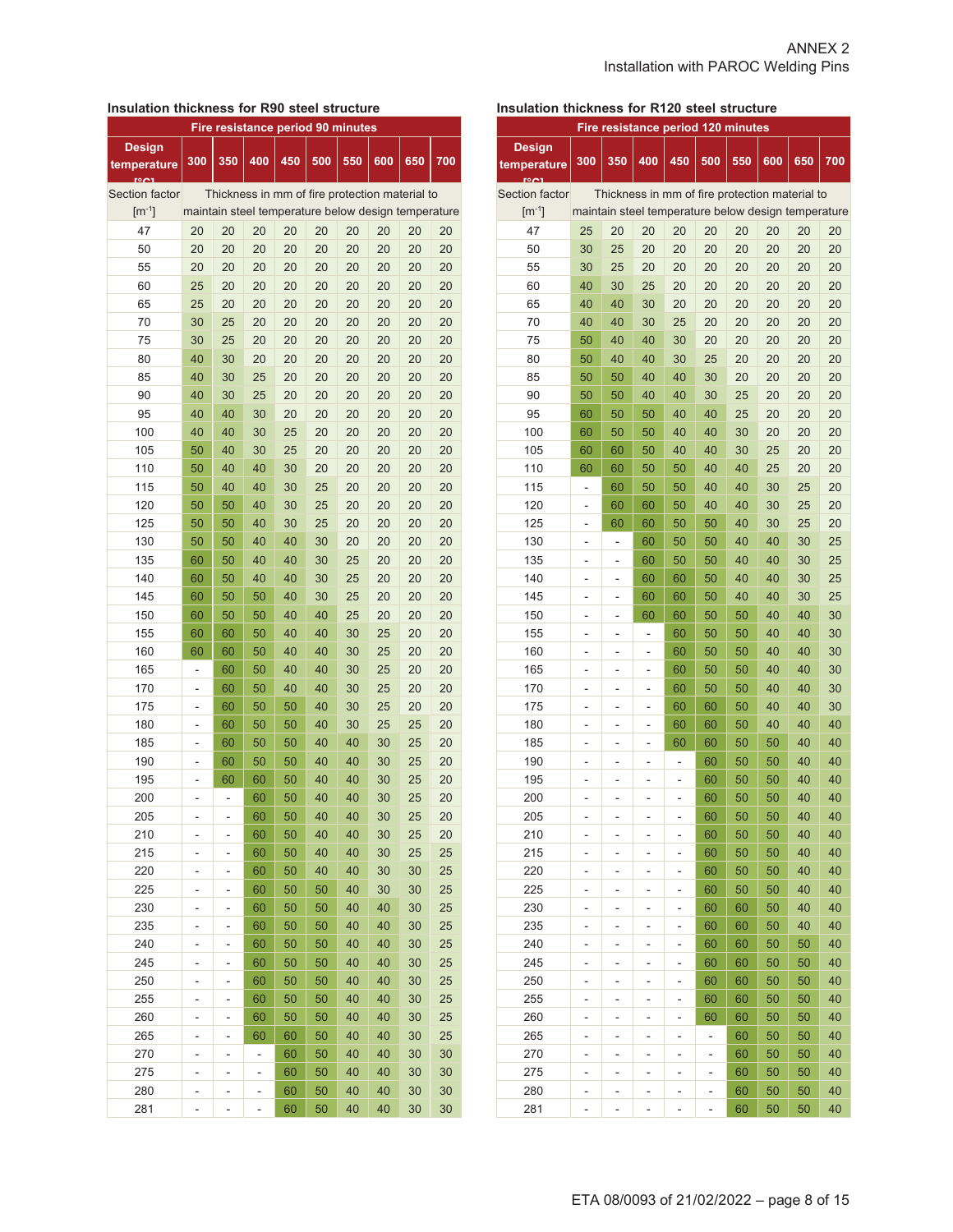#### **Insulation thickness for R150 steel structure**

| Fire resistance period 150 minutes |                |                   |                          |                                                     |     |     |     |     |     |
|------------------------------------|----------------|-------------------|--------------------------|-----------------------------------------------------|-----|-----|-----|-----|-----|
| <b>Design</b>                      | 300            | 350               | 400                      | 450                                                 | 500 | 550 | 600 | 650 | 700 |
| temperature                        |                |                   |                          |                                                     |     |     |     |     |     |
| Section factor                     |                |                   |                          | Thickness in mm of fire protection material to      |     |     |     |     |     |
| $\mathrm{[m^{-1}]}$                |                |                   |                          | maintain steel temperature below design temperature |     |     |     |     |     |
| 47                                 | 40             | 30                | 25                       | 20                                                  | 20  | 20  | 20  | 20  | 20  |
| 50                                 | 40             | 30                | 30                       | 20                                                  | 20  | 20  | 20  | 20  | 20  |
| 55                                 | 40             | 40                | 30                       | 25                                                  | 20  | 20  | 20  | 20  | 20  |
| 60                                 | 50             | 40                | 40                       | 30                                                  | 25  | 20  | 20  | 20  | 20  |
| 65                                 | 50             | 50                | 40                       | 40                                                  | 30  | 20  | 20  | 20  | 20  |
| 70                                 | 50             | 50                | 50                       | 40                                                  | 40  | 25  | 20  | 20  | 20  |
| 75                                 | 60             | 50                | 50                       | 40                                                  | 40  | 30  | 25  | 20  | 20  |
| 80                                 | 60             | 60                | 50                       | 50                                                  | 40  | 40  | 30  | 20  | 20  |
| 85                                 | 60             | 60                | 50                       | 50                                                  | 50  | 40  | 30  | 25  | 20  |
| 90                                 | -              | 60                | 60                       | 50                                                  | 50  | 40  | 40  | 30  | 20  |
| 95                                 |                | 60                | 60                       | 50                                                  | 50  | 40  | 40  | 30  | 25  |
| 100                                | ä,             | $\overline{a}$    | 60                       | 60                                                  | 50  | 50  | 40  | 40  | 25  |
| 105                                | $\overline{a}$ | -                 | 60                       | 60                                                  | 50  | 50  | 40  | 40  | 30  |
|                                    | $\overline{a}$ |                   |                          |                                                     |     |     |     | 40  | 30  |
| 110<br>115                         | ÷,             | $\overline{a}$    | -                        | 60                                                  | 60  | 50  | 50  | 40  | 40  |
|                                    |                |                   | -                        | 60                                                  | 60  | 50  | 50  |     |     |
| 120                                | $\overline{a}$ | $\overline{a}$    | -                        | ÷,                                                  | 60  | 50  | 50  | 40  | 40  |
| 125                                | $\overline{a}$ | -                 | -                        | $\overline{\phantom{0}}$                            | 60  | 60  | 50  | 40  | 40  |
| 130                                | ÷,             | $\overline{a}$    | ÷,                       | $\overline{\phantom{0}}$                            | 60  | 60  | 50  | 50  | 40  |
| 135                                | -              | -                 | $\overline{\phantom{0}}$ | -                                                   | 60  | 60  | 50  | 50  | 40  |
| 140                                | -              | -                 | -                        | -                                                   | 60  | 60  | 50  | 50  | 40  |
| 145                                | ÷,             | $\overline{a}$    | ÷,                       | -                                                   | ÷   | 60  | 50  | 50  | 40  |
| 150                                | -              | -                 | $\overline{a}$           | -                                                   | ÷   | 60  | 50  | 50  | 40  |
| 155                                | -              | -                 | ٠                        | ۰                                                   | -   | 60  | 60  | 50  | 50  |
| 160                                |                | L,                | L,                       | $\overline{a}$                                      | ÷   | 60  | 60  | 50  | 50  |
| 165                                | $\overline{a}$ | L,                | ÷                        | $\overline{a}$                                      | -   | 60  | 60  | 50  | 50  |
| 170                                | $\overline{a}$ | ۰                 | ۰                        | ٠                                                   | -   | 60  | 60  | 50  | 50  |
| 175                                | $\overline{a}$ | $\overline{a}$    |                          | $\overline{a}$                                      |     | 60  | 60  | 50  | 50  |
| 180                                | $\overline{a}$ |                   | L,                       |                                                     | -   | -   | 60  | 50  | 50  |
| 185                                | ÷,             | -                 | -                        |                                                     | -   | -   | 60  | 50  | 50  |
| 190                                | -              | -                 | -                        |                                                     | -   | -   | 60  | 50  | 50  |
| 195                                | ä,             | L,                | -                        | ä,                                                  | -   | L,  | 60  | 50  | 50  |
| 200                                |                |                   | ۰                        |                                                     | -   | ٠   | 60  | 60  | 50  |
| 205                                |                |                   | ۰                        |                                                     | ۰   |     | 60  | 60  | 50  |
| 210                                | -              | $\qquad \qquad -$ | -                        | ٠                                                   | ٠   |     | 60  | 60  | 50  |
| 215                                | -              | ۰                 | ۰                        | -                                                   | ۰   | -   | 60  | 60  | 50  |
| 220                                | -              | ۰                 | -                        | -                                                   | ۰   | -   | 60  | 60  | 50  |
| 225                                | -              | -                 | -                        | -                                                   | -   | -   | 60  | 60  | 50  |
| 230                                | -              | -                 | -                        | -                                                   | -   | -   | 60  | 60  | 50  |
| 235                                | $\overline{a}$ | -                 | -                        | ÷,                                                  | -   | -   | 60  | 60  | 50  |
| 240                                | $\overline{a}$ | -                 | -                        | $\overline{a}$                                      | -   | -   | 60  | 60  | 50  |
| 245                                | -              | -                 | -                        | -                                                   | -   | -   | 60  | 60  | 50  |
| 250                                | -              |                   | -                        | -                                                   | -   | -   | 60  | 60  | 50  |
| 255                                | -              | -                 | -                        | -                                                   | -   | -   | 60  | 60  | 50  |
| 260                                |                | -                 | -                        | -                                                   | ۰   | -   | ۰   | 60  | 50  |
| 265                                | -              | -                 | -                        | -                                                   | -   | -   | -   | 60  | 50  |
| 270                                | -              | -                 | ٠                        | -                                                   | -   | -   | -   | 60  | 50  |
| 275                                | ۳              | ۳                 | ۳                        | ۳                                                   | ۳   | ۳   | ۳   | 60  | 50  |
| 280                                | ۳              | ٠                 | ۳                        | ۳                                                   | ۳   | ۳   | ۳   | 60  | 50  |
| 281                                | -              |                   | -                        | -                                                   | -   | -   | -   | 60  | 50  |

## **Insulation thickness for R180 steel structure**

| <b>Fire resistance period 180 minutes</b> |                          |                |                          |                                                     |     |                              |                              |     |     |  |
|-------------------------------------------|--------------------------|----------------|--------------------------|-----------------------------------------------------|-----|------------------------------|------------------------------|-----|-----|--|
| <b>Design</b><br>temperature              | 300                      | 350            | 400                      | 450                                                 | 500 | 550                          | 600                          | 650 | 700 |  |
| <b>Section factor</b>                     |                          |                |                          | Thickness in mm of fire protection material to      |     |                              |                              |     |     |  |
| $\lceil m^{-1} \rceil$                    |                          |                |                          | maintain steel temperature below design temperature |     |                              |                              |     |     |  |
| 47                                        | 40                       | 40             | 40                       | 30                                                  | 20  | 20                           | 20                           | 20  | 20  |  |
| 50                                        | 50                       | 40             | 40                       | 40                                                  | 25  | 20                           | 20                           | 20  | 20  |  |
| 55                                        | 50                       | 50             | 40                       | 40                                                  | 40  | 25                           | 20                           | 20  | 20  |  |
| 60                                        | 60                       | 50             | 50                       | 50                                                  | 40  | 30                           | 25                           | 20  | 20  |  |
| 65                                        | 60                       | 60             | 50                       | 50                                                  | 50  | 40                           | 30                           | 20  | 20  |  |
| 70                                        | 60                       | 60             | 60                       | 50                                                  | 50  | 40                           | 40                           | 30  | 20  |  |
| 75                                        | -                        | 60             | 60                       | 60                                                  | 50  | 50                           | 40                           | 40  | 25  |  |
| 80                                        | -                        |                | 60                       | 60                                                  | 60  | 50                           | 50                           | 40  | 30  |  |
| 85                                        | $\overline{a}$           | -              |                          | 60                                                  | 60  | 50                           | 50                           | 40  | 40  |  |
| 90                                        | $\overline{a}$           | ÷              | ۰                        | -                                                   | 60  | 60                           | 50                           | 50  | 40  |  |
| 95                                        | $\overline{a}$           | ÷,             | -                        | $\overline{a}$                                      | 60  | 60                           | 50                           | 50  | 40  |  |
| 100                                       | ä,                       | $\overline{a}$ | L,                       | ä,                                                  | ÷,  | 60                           | 60                           | 50  | 50  |  |
| 105                                       | -                        | ÷              | -                        | -                                                   | ÷   | 60                           | 60                           | 50  | 50  |  |
| 110                                       | $\overline{a}$           | ÷              |                          | ÷,                                                  | ÷   | $\overline{\phantom{m}}$     | 60                           | 50  | 50  |  |
| 115                                       | -                        | ÷              | -                        | ÷,                                                  | -   | $\qquad \qquad \blacksquare$ | 60                           | 60  | 50  |  |
| 120                                       | -                        | -              | -                        | -                                                   | -   | $\overline{\phantom{0}}$     | 60                           | 60  | 50  |  |
| 125                                       | -                        | -              | -                        | -                                                   | -   | -                            | 60                           | 60  | 50  |  |
| 130                                       | $\overline{\phantom{m}}$ | ÷              | $\overline{\phantom{0}}$ | $\overline{a}$                                      | -   | $\qquad \qquad \blacksquare$ | $\qquad \qquad \blacksquare$ | 60  | 50  |  |
| 135                                       | $\overline{a}$           | ÷              | -                        | ٠                                                   | -   | $\overline{\phantom{0}}$     | $\overline{\phantom{m}}$     | 60  | 60  |  |
| 140                                       | ۳                        | -              | ٠                        | ۰                                                   | ۰   | ۰                            | -                            | 60  | 60  |  |
| 145                                       | $\overline{a}$           | ÷              | -                        | ä,                                                  | ÷   | -                            | L                            | 60  | 60  |  |
| 150                                       | -                        | -              | -                        | -                                                   |     | -                            | L                            | 60  | 60  |  |
| 155                                       | ٠                        | -              | ۰                        | ٠                                                   |     | -                            | -                            | 60  | 60  |  |
| 160                                       | ä,                       | ÷,             | $\overline{a}$           | ä,                                                  |     | $\overline{a}$               | L,                           | 60  | 60  |  |
| 165                                       | ä,                       | ÷              | -                        | ä,                                                  |     | -                            | ä,                           | 60  | 60  |  |
| 170                                       | -                        | -              | -                        | -                                                   |     | -                            | -                            | -   | 60  |  |
| 175                                       | ÷,                       | ÷              | $\overline{a}$           | ä,                                                  | ä,  | L,                           | ä,                           | ä,  | 60  |  |
| 180                                       | -                        | -              | -                        | ÷,                                                  | ÷   | $\overline{a}$               | ÷,                           | -   | 60  |  |
| 185                                       | -                        | -              | -                        | -                                                   | -   | -                            | -                            | -   | 60  |  |
| 190                                       | -                        | -              | -                        | -                                                   |     | -                            | -                            | -   | 60  |  |
| 195                                       |                          |                |                          | -                                                   |     |                              | ٠                            |     | 60  |  |
| 200                                       | -                        |                | -                        | -                                                   |     | -                            | -                            |     | 60  |  |
| 205                                       |                          |                |                          |                                                     |     |                              |                              |     | 60  |  |
| 210                                       | -                        | -              | -                        | -                                                   | -   | -                            | -                            | -   | 60  |  |
| 215                                       | -                        | ÷              | -                        | -                                                   | -   | -                            | -                            | -   | 60  |  |
| 220                                       | -                        | -              | -                        | -                                                   | -   | -                            | -                            | -   | 60  |  |
| 225                                       | $\overline{a}$           | ÷,             | -                        | $\overline{a}$                                      | ÷   | $\overline{a}$               | ÷,                           | -   | 60  |  |
| 230                                       | -                        | -              | -                        | -                                                   | -   | -                            | -                            | -   | 60  |  |
| 235                                       | -                        | -              |                          | -                                                   | -   | -                            | -                            | -   | 60  |  |
| 240                                       | -                        | -              | -                        | -                                                   | -   | $\overline{\phantom{0}}$     | -                            | -   | 60  |  |
| 245                                       | ۰                        | -              | ۳                        | -                                                   | ۰   | ۰                            | -                            | -   | 60  |  |
| 250                                       | -                        |                | -                        | -                                                   | ۰   | -                            | -                            | -   | 60  |  |
| 255                                       | -                        | -<br>-         | $\overline{a}$           | -                                                   | -   | $\overline{\phantom{0}}$     | -                            | -   | -   |  |
| 260                                       |                          |                |                          |                                                     |     |                              |                              |     |     |  |
| 265                                       | ۰                        | ۳              | ۳                        | ۳                                                   | ۳   | ۳                            | ۳                            | ۰   | ۰   |  |
| 270                                       | -                        | ۰              | -                        | ۰                                                   | ۰   | ۰                            | -                            | -   | ۰   |  |
| 275                                       | -                        | ÷              | -                        | -                                                   | -   | -                            | -                            | -   | -   |  |
| 280                                       | -                        | -              | -                        | -                                                   | ٠   | -                            | -                            | -   |     |  |
| 281                                       |                          |                |                          | ۳                                                   |     | -                            | -                            |     |     |  |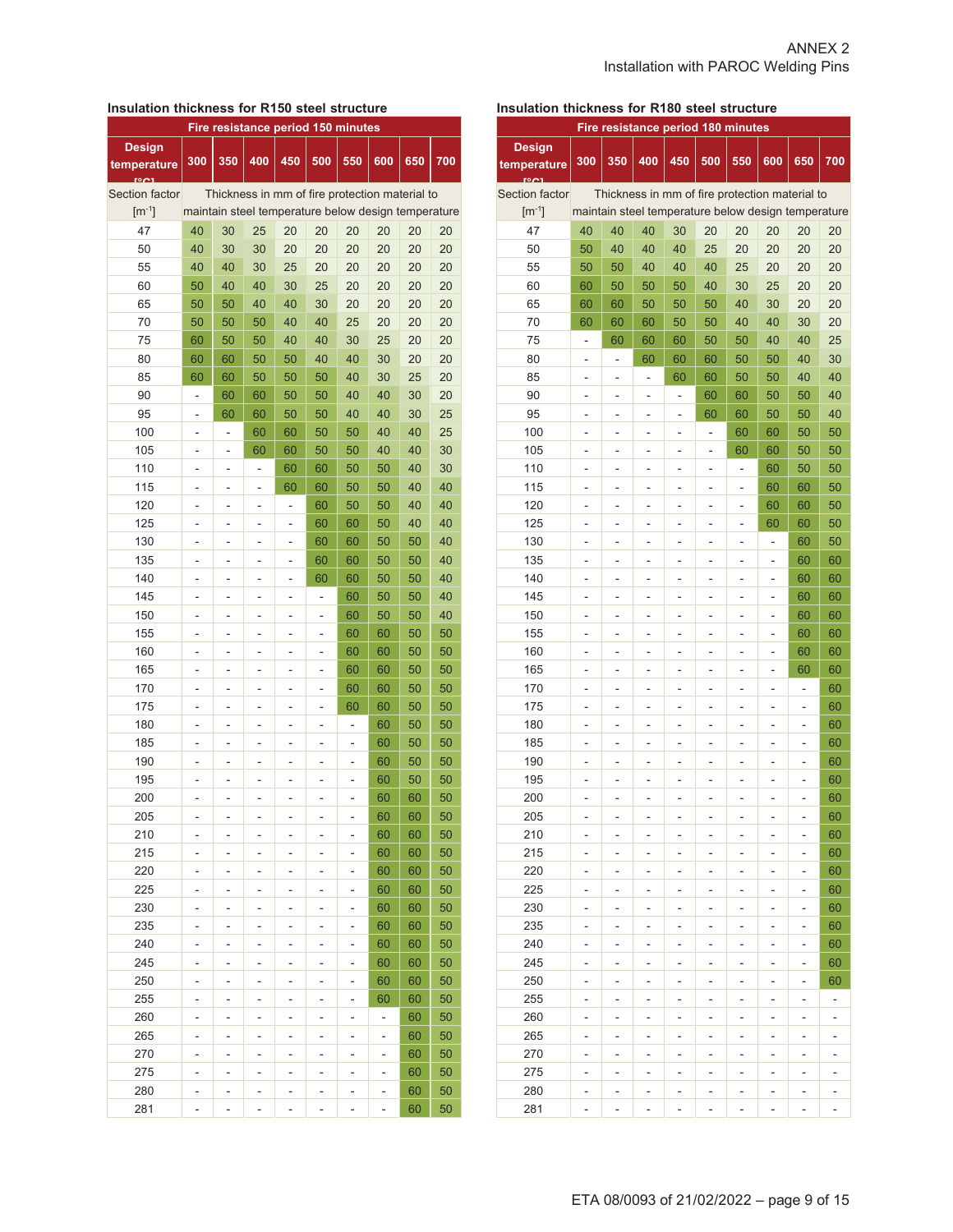#### **Insulation thickness for R210 steel structure**

| Fire resistance period 210 minutes   |     |                                                |     |                                                     |     |     |     |     |     |  |  |  |
|--------------------------------------|-----|------------------------------------------------|-----|-----------------------------------------------------|-----|-----|-----|-----|-----|--|--|--|
| <b>Design</b><br>temperature<br>1001 | 300 | 350                                            | 400 | 450                                                 | 500 | 550 | 600 | 650 | 700 |  |  |  |
| Section factor                       |     | Thickness in mm of fire protection material to |     |                                                     |     |     |     |     |     |  |  |  |
| $\mathrm{[m^{-1}]}$                  |     |                                                |     | maintain steel temperature below design temperature |     |     |     |     |     |  |  |  |
| 47                                   | 50  | 50                                             | 50  | 40                                                  | 40  | 30  | 20  | 20  | 20  |  |  |  |
| 50                                   | 50  | 50                                             | 50  | 50                                                  | 40  | 40  | 25  | 20  | 20  |  |  |  |
| 55                                   | 60  | 60                                             | 50  | 50                                                  | 50  | 40  | 40  | 25  | 20  |  |  |  |
| 60                                   | 60  | 60                                             | 60  | 60                                                  | 50  | 50  | 40  | 40  | 25  |  |  |  |
| 65                                   |     |                                                | 60  | 60                                                  | 60  | 50  | 50  | 40  | 40  |  |  |  |
| 70                                   |     |                                                |     |                                                     | 60  | 60  | 50  | 50  | 40  |  |  |  |
| 75                                   |     |                                                |     |                                                     |     | 60  | 60  | 50  | 50  |  |  |  |
| 80                                   |     |                                                |     |                                                     |     |     | 60  | 60  | 50  |  |  |  |
| 85                                   |     |                                                |     |                                                     |     |     | 60  | 60  | 50  |  |  |  |
| 90                                   |     |                                                |     |                                                     |     |     |     | 60  | 60  |  |  |  |
| 95                                   | -   |                                                |     |                                                     |     |     |     | 60  | 60  |  |  |  |
| 100                                  |     |                                                |     |                                                     |     |     |     |     | 60  |  |  |  |
| 105                                  |     |                                                |     |                                                     |     |     |     |     | 60  |  |  |  |
| 110                                  |     |                                                |     |                                                     |     |     |     |     | 60  |  |  |  |
| 115                                  |     |                                                |     |                                                     |     |     |     |     | 60  |  |  |  |

## **Insulation thickness for R240 steel structure**

| Fire resistance period 240 minutes               |     |                                                     |     |     |     |     |     |     |     |  |  |  |
|--------------------------------------------------|-----|-----------------------------------------------------|-----|-----|-----|-----|-----|-----|-----|--|--|--|
| <b>Design</b><br>temperature<br>rom <sub>1</sub> | 300 | 350                                                 | 400 | 450 | 500 | 550 | 600 | 650 | 700 |  |  |  |
| Section factor                                   |     | Thickness in mm of fire protection material to      |     |     |     |     |     |     |     |  |  |  |
| $\mathrm{[m^{-1}]}$                              |     | maintain steel temperature below design temperature |     |     |     |     |     |     |     |  |  |  |
| 47                                               | 60  | 60                                                  | 50  | 50  | 50  | 50  | 40  | 25  | 20  |  |  |  |
| 50                                               | 60  | 60                                                  | 60  | 60  | 50  | 50  | 50  | 40  | 20  |  |  |  |
| 55                                               |     |                                                     | 60  | 60  | 60  | 60  | 50  | 50  | 40  |  |  |  |
| 60                                               |     |                                                     |     |     |     | 60  | 60  | 60  | 50  |  |  |  |
| 65                                               |     |                                                     |     |     |     |     |     | 60  | 60  |  |  |  |
| 70                                               |     |                                                     |     |     |     |     |     |     | 60  |  |  |  |
| 75                                               |     |                                                     |     |     |     |     |     |     | 60  |  |  |  |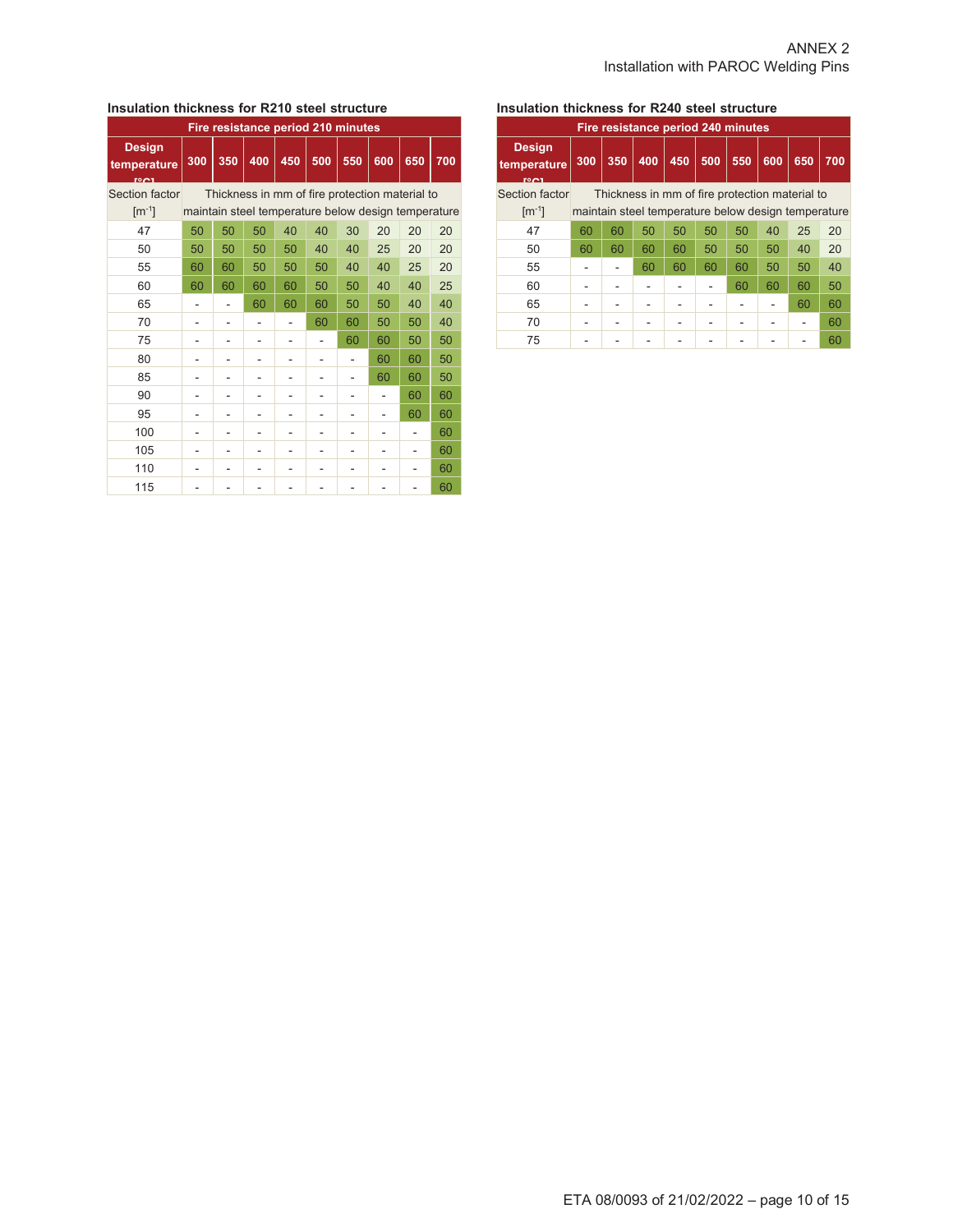## **Insulation thickness in resistance to fire classes R 30 - R 240 in relation to design temperature and section factor**

# **Installation with PAROC Fire Springs**

# **Insulation thickness for R30 steel structure**

| Fire resistance period 30 minutes |     |     |     |                                                     |     |     |     |     |     |  |
|-----------------------------------|-----|-----|-----|-----------------------------------------------------|-----|-----|-----|-----|-----|--|
| <b>Design</b>                     |     |     |     |                                                     |     |     |     |     |     |  |
| temperature<br><b>FOOT</b>        | 300 | 350 | 400 | 450                                                 | 500 | 550 | 600 | 650 | 700 |  |
| <b>Section factor</b>             |     |     |     | Thickness in mm of fire protection material to      |     |     |     |     |     |  |
| $\mathrm{[m^{-1}]}$               |     |     |     | maintain steel temperature below design temperature |     |     |     |     |     |  |
| 47                                | 20  | 20  | 20  | 20                                                  | 20  | 20  | 20  | 20  | 20  |  |
| 50                                | 20  | 20  | 20  | 20                                                  | 20  | 20  | 20  | 20  | 20  |  |
| 55                                | 20  | 20  | 20  | 20                                                  | 20  | 20  | 20  | 20  | 20  |  |
| 60                                | 20  | 20  | 20  | 20                                                  | 20  | 20  | 20  | 20  | 20  |  |
| 65                                | 20  | 20  | 20  | 20                                                  | 20  | 20  | 20  | 20  | 20  |  |
| 70                                | 20  | 20  | 20  | 20                                                  | 20  | 20  | 20  | 20  | 20  |  |
| 75                                | 20  | 20  | 20  | 20                                                  | 20  | 20  | 20  | 20  | 20  |  |
| 80                                | 20  | 20  | 20  | 20                                                  | 20  | 20  | 20  | 20  | 20  |  |
| 85                                | 20  | 20  | 20  | 20                                                  | 20  | 20  | 20  | 20  | 20  |  |
| 90                                | 20  | 20  | 20  | 20                                                  | 20  | 20  | 20  | 20  | 20  |  |
| 95                                | 20  | 20  | 20  | 20                                                  | 20  | 20  | 20  | 20  | 20  |  |
| 100                               | 20  | 20  | 20  | 20                                                  | 20  | 20  | 20  | 20  | 20  |  |
| 105                               | 20  | 20  | 20  | 20                                                  | 20  | 20  | 20  | 20  | 20  |  |
| 110                               | 20  | 20  | 20  | 20                                                  | 20  | 20  | 20  | 20  | 20  |  |
| 115                               | 20  | 20  | 20  | 20                                                  | 20  | 20  | 20  | 20  | 20  |  |
| 120                               | 20  | 20  | 20  | 20                                                  | 20  | 20  | 20  | 20  | 20  |  |
| 125                               | 20  | 20  | 20  | 20                                                  | 20  | 20  | 20  | 20  | 20  |  |
| 130                               | 20  | 20  | 20  | 20                                                  | 20  | 20  | 20  | 20  | 20  |  |
| 135                               | 20  | 20  | 20  | 20                                                  | 20  | 20  | 20  | 20  | 20  |  |
| 140                               | 20  | 20  | 20  | 20                                                  | 20  | 20  | 20  | 20  | 20  |  |
| 145                               | 20  | 20  | 20  | 20                                                  | 20  | 20  | 20  | 20  | 20  |  |
| 150                               | 20  | 20  | 20  | 20                                                  | 20  | 20  | 20  | 20  | 20  |  |
| 155                               | 20  | 20  | 20  | 20                                                  | 20  | 20  | 20  | 20  | 20  |  |
| 160                               | 20  | 20  | 20  | 20                                                  | 20  | 20  | 20  | 20  | 20  |  |
| 165                               | 20  | 20  | 20  | 20                                                  | 20  | 20  | 20  | 20  | 20  |  |
| 170                               | 20  | 20  | 20  | 20                                                  | 20  | 20  | 20  | 20  | 20  |  |
| 175                               | 20  | 20  | 20  | 20                                                  | 20  | 20  | 20  | 20  | 20  |  |
| 180                               | 25  | 20  | 20  | 20                                                  | 20  | 20  | 20  | 20  | 20  |  |
| 185                               | 25  | 20  | 20  | 20                                                  | 20  | 20  | 20  | 20  | 20  |  |
| 190                               | 25  | 20  | 20  | 20                                                  | 20  | 20  | 20  | 20  | 20  |  |
| 195                               | 25  | 20  | 20  | 20                                                  | 20  | 20  | 20  | 20  | 20  |  |
| 200                               | 25  | 20  | 20  | 20                                                  | 20  | 20  | 20  | 20  | 20  |  |
| 205                               | 25  | 20  | 20  | 20                                                  | 20  | 20  | 20  | 20  | 20  |  |
| 210                               | 25  | 20  | 20  | 20                                                  | 20  | 20  | 20  | 20  | 20  |  |
| 215                               | 25  | 20  | 20  | 20                                                  | 20  | 20  | 20  | 20  | 20  |  |
| 220                               | 25  | 20  | 20  | 20                                                  | 20  | 20  | 20  | 20  | 20  |  |
| 225                               | 30  | 20  | 20  | 20                                                  | 20  | 20  | 20  | 20  | 20  |  |
| 230                               | 30  | 20  | 20  | 20                                                  | 20  | 20  | 20  | 20  | 20  |  |
| 235                               | 30  | 20  | 20  | 20                                                  | 20  | 20  | 20  | 20  | 20  |  |
| 240                               | 30  | 25  | 20  | 20                                                  | 20  | 20  | 20  | 20  | 20  |  |
| 245                               | 30  | 25  | 20  | 20                                                  | 20  | 20  | 20  | 20  | 20  |  |
| 250                               | 30  | 25  | 20  | 20                                                  | 20  | 20  | 20  | 20  | 20  |  |
| 255                               | 30  | 25  | 20  | 20                                                  | 20  | 20  | 20  | 20  | 20  |  |
| 260                               | 30  | 25  | 20  | 20                                                  | 20  | 20  | 20  | 20  | 20  |  |
| 265                               | 30  | 25  | 20  | 20                                                  | 20  | 20  | 20  | 20  | 20  |  |
| 270                               | 30  | 25  | 20  | 20                                                  | 20  | 20  | 20  | 20  | 20  |  |
| 275                               | 30  | 25  | 20  | 20                                                  | 20  | 20  | 20  | 20  | 20  |  |
| 280                               | 40  | 25  | 20  | 20                                                  | 20  | 20  | 20  | 20  | 20  |  |
| 281                               | 40  | 25  | 20  | 20                                                  | 20  | 20  | 20  | 20  | 20  |  |

| Insulation thickness for R60 steel structure |                |     |     |                                                     |     |         |     |     |           |  |  |
|----------------------------------------------|----------------|-----|-----|-----------------------------------------------------|-----|---------|-----|-----|-----------|--|--|
| Fire resistance period 60 minutes            |                |     |     |                                                     |     |         |     |     |           |  |  |
| <b>Design</b>                                |                |     |     |                                                     |     |         |     |     |           |  |  |
| temperature                                  | 300            | 350 | 400 | 450                                                 | 500 | 550     | 600 | 650 | 700       |  |  |
|                                              |                |     |     |                                                     |     |         |     |     |           |  |  |
| Section factor                               |                |     |     | Thickness in mm of fire protection material to      |     |         |     |     |           |  |  |
| $\mathrm{[m^{-1}]}$                          |                |     |     | maintain steel temperature below design temperature |     |         |     |     |           |  |  |
| 47                                           | 20             | 20  | 20  | 20                                                  | 20  | 20      | 20  | 20  | 20        |  |  |
| 50                                           | 20             | 20  | 20  | 20                                                  | 20  | 20      | 20  | 20  | 20        |  |  |
| 55                                           | 20             | 20  | 20  | 20                                                  | 20  | 20      | 20  | 20  | 20        |  |  |
| 60                                           | 20             | 20  | 20  | 20                                                  | 20  | 20      | 20  | 20  | 20        |  |  |
| 65                                           | 20             | 20  | 20  | 20                                                  | 20  | 20      | 20  | 20  | 20        |  |  |
| 70                                           | 20             | 20  | 20  | 20                                                  | 20  | 20      | 20  | 20  | 20        |  |  |
| 75                                           | 20             | 20  | 20  | 20                                                  | 20  | 20      | 20  | 20  | 20        |  |  |
| 80                                           | 25             | 20  | 20  | 20                                                  | 20  | 20      | 20  | 20  | 20        |  |  |
| 85                                           | 25             | 20  | 20  | 20                                                  | 20  | 20      | 20  | 20  | 20        |  |  |
| 90                                           | 25             | 20  | 20  | 20                                                  | 20  | 20      | 20  | 20  | 20        |  |  |
| 95                                           | 30             | 25  | 20  | 20                                                  | 20  | 20      | 20  | 20  | 20        |  |  |
| 100                                          | 30             | 25  | 20  | 20                                                  | 20  | 20      | 20  | 20  | 20        |  |  |
| 105                                          | 30             | 25  | 20  | 20                                                  | 20  | 20      | 20  | 20  | 20        |  |  |
| 110                                          | 40             | 25  | 20  | 20                                                  | 20  | 20      | 20  | 20  | 20        |  |  |
| 115                                          | 40             | 30  | 25  | 20                                                  | 20  | 20      | 20  | 20  | 20        |  |  |
| 120                                          | 40             | 30  | 25  | 20                                                  | 20  | 20      | 20  | 20  | 20        |  |  |
| 125                                          | 40             | 30  | 25  | 20                                                  | 20  | 20      | 20  | 20  | 20        |  |  |
| 130                                          | 40             | 30  | 25  | 20                                                  | 20  | 20      | 20  | 20  | 20        |  |  |
| 135                                          | 40             | 40  | 25  | 20                                                  | 20  | 20      | 20  | 20  | 20        |  |  |
| 140                                          | 40             | 40  | 30  | 25                                                  | 20  | 20      | 20  | 20  | 20        |  |  |
| 145                                          | 40             | 40  | 30  | 25                                                  | 20  | 20      | 20  | 20  | 20        |  |  |
| 150                                          | 50             | 40  | 30  | 25                                                  | 20  | 20      | 20  | 20  | 20        |  |  |
| 155                                          | 50             | 40  | 30  | 25                                                  | 20  | 20      | 20  | 20  | 20        |  |  |
| 160                                          | 50             | 40  | 30  | 25                                                  | 20  | 20      | 20  | 20  | 20        |  |  |
| 165                                          | 50             | 40  | 40  | 30                                                  | 25  | 20      | 20  | 20  | 20        |  |  |
| 170                                          | 50             | 40  | 40  | 30                                                  | 25  | 20      | 20  | 20  | 20        |  |  |
| 175                                          | 50             | 40  | 40  | 30                                                  | 25  | 20      | 20  | 20  | 20        |  |  |
| 180                                          | 50             | 40  | 40  | 30                                                  | 25  | 20      | 20  | 20  | 20        |  |  |
| 185                                          | 50             | 50  | 40  | 30                                                  | 25  | 20      | 20  | 20  | 20        |  |  |
| 190                                          | 60             | 50  | 40  | 30                                                  | 25  | 20      | 20  | 20  | 20        |  |  |
| 195                                          | 60             | 50  | 40  | 30                                                  | 25  | 25      | 20  | 20  | 20        |  |  |
| 200                                          | 60             | 50  | 40  | 40                                                  | 30  | $^{25}$ | 20  | 20  | <b>20</b> |  |  |
| 205                                          | 60             | 50  | 40  | 40                                                  | 30  | 25      | 20  | 20  | 20        |  |  |
| 210                                          | 60             | 50  | 40  | 40                                                  | 30  | 25      | 20  | 20  | 20        |  |  |
| 215                                          | 60             | 50  | 40  | 40                                                  | 30  | 25      | 20  | 20  | 20        |  |  |
| 220                                          | 60             | 50  | 40  | 40                                                  | 30  | 25      | 20  | 20  | 20        |  |  |
| 225                                          | 60             | 50  | 40  | 40                                                  | 30  | 25      | 20  | 20  | 20        |  |  |
| 230                                          | 60             | 50  | 50  | 40                                                  | 30  | 25      | 20  | 20  | 20        |  |  |
| 235                                          | 60             | 50  | 50  | 40                                                  | 30  | 25      | 25  | 20  | 20        |  |  |
| 240                                          | 60             | 50  | 50  | 40                                                  | 30  | 25      | 25  | 20  | 20        |  |  |
| 245                                          | -              | 60  | 50  | 40                                                  | 30  | 30      | 25  | 20  | 20        |  |  |
| 250                                          | $\overline{a}$ | 60  | 50  | 40                                                  | 40  | 30      | 25  | 20  | 20        |  |  |
| 255                                          |                | 60  | 50  | 40                                                  | 40  | 30      | 25  | 20  | 20        |  |  |
| 260                                          |                | 60  | 50  | 40                                                  | 40  | 30      | 25  | 20  | 20        |  |  |
|                                              | -              | 60  |     | 40                                                  | 40  | 30      |     |     |           |  |  |
| 265                                          | -              |     | 50  | 40                                                  | 40  | 30      | 25  | 20  | 20        |  |  |
| 270                                          | -              | 60  | 50  |                                                     | 40  |         | 25  | 20  | 20        |  |  |
| 275                                          | -              | 60  | 50  | 40                                                  |     | 30      | 25  | 20  | 20        |  |  |
| 280                                          |                | 60  | 50  | 40                                                  | 40  | 30      | 25  | 25  | 20        |  |  |
| 281                                          | -              | 60  | 50  | 40                                                  | 40  | 30      | 25  | 25  | 20        |  |  |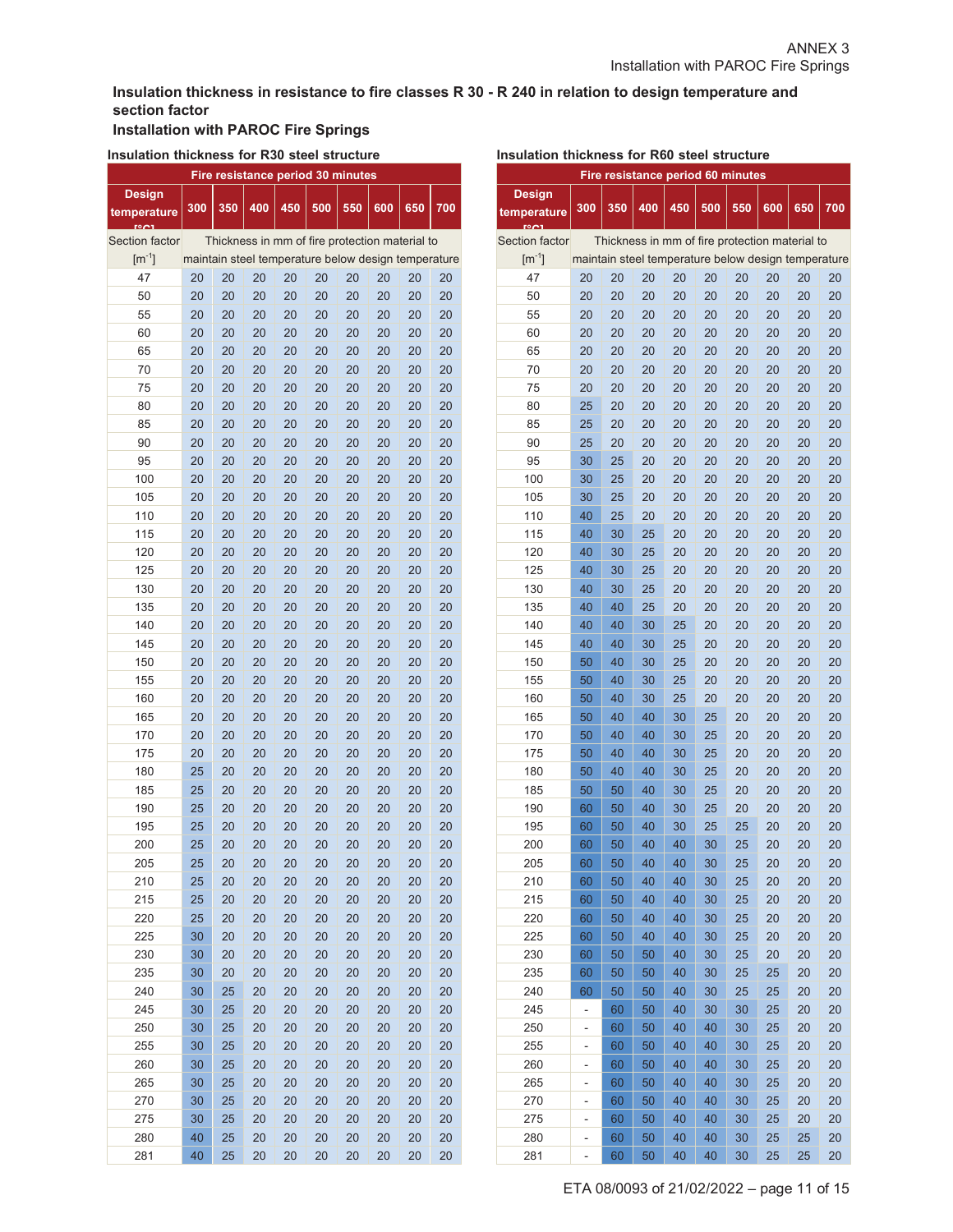#### **Insulation thickness for R90 steel structure**

| Fire resistance period 90 minutes |                          |     |     |                                                     |     |     |     |     |     |  |
|-----------------------------------|--------------------------|-----|-----|-----------------------------------------------------|-----|-----|-----|-----|-----|--|
| <b>Design</b>                     |                          |     |     |                                                     |     |     |     |     |     |  |
| temperature                       | 300                      | 350 | 400 | 450                                                 | 500 | 550 | 600 | 650 | 700 |  |
|                                   |                          |     |     |                                                     |     |     |     |     |     |  |
| Section factor                    |                          |     |     | Thickness in mm of fire protection material to      |     |     |     |     |     |  |
| $\lceil m^{-1} \rceil$            |                          |     |     | maintain steel temperature below design temperature |     |     |     |     |     |  |
| 47                                | 20                       | 20  | 20  | 20                                                  | 20  | 20  | 20  | 20  | 20  |  |
| 50                                | 25                       | 20  | 20  | 20                                                  | 20  | 20  | 20  | 20  | 20  |  |
| 55                                | 25                       | 20  | 20  | 20                                                  | 20  | 20  | 20  | 20  | 20  |  |
| 60                                | 30                       | 25  | 20  | 20                                                  | 20  | 20  | 20  | 20  | 20  |  |
| 65                                | 30                       | 25  | 20  | 20                                                  | 20  | 20  | 20  | 20  | 20  |  |
| 70                                | 40                       | 30  | 25  | 20                                                  | 20  | 20  | 20  | 20  | 20  |  |
| 75                                | 40                       | 30  | 25  | 20                                                  | 20  | 20  | 20  | 20  | 20  |  |
| 80                                | 40                       | 40  | 25  | 20                                                  | 20  | 20  | 20  | 20  | 20  |  |
| 85                                | 40                       | 40  | 30  | 25                                                  | 20  | 20  | 20  | 20  | 20  |  |
| 90                                | 50                       | 40  | 30  | 25                                                  | 20  | 20  | 20  | 20  | 20  |  |
| 95                                | 50                       | 40  | 40  | 30                                                  | 25  | 20  | 20  | 20  | 20  |  |
| 100                               | 50                       | 40  | 40  | 30                                                  | 25  | 20  | 20  | 20  | 20  |  |
| 105                               | 50                       | 50  | 40  | 30                                                  | 25  | 20  | 20  | 20  | 20  |  |
| 110                               | 60                       | 50  | 40  | 40                                                  | 30  | 25  | 20  | 20  | 20  |  |
| 115                               | 60                       | 50  | 40  | 40                                                  | 30  | 25  | 20  | 20  | 20  |  |
| 120                               | 60                       | 50  | 40  | 40                                                  | 30  | 25  | 20  | 20  | 20  |  |
| 125                               | 60                       | 50  | 50  | 40                                                  | 30  | 25  | 25  | 20  | 20  |  |
| 130                               | 60                       | 50  | 50  | 40                                                  | 40  | 30  | 25  | 20  | 20  |  |
| 135                               | $\overline{\phantom{0}}$ | 60  | 50  | 40                                                  | 40  | 30  | 25  | 20  | 20  |  |
| 140                               | $\overline{\phantom{0}}$ | 60  | 50  | 40                                                  | 40  | 30  | 25  | 25  | 20  |  |
| 145                               | -                        | 60  | 50  | 50                                                  | 40  | 30  | 30  | 25  | 20  |  |
| 150                               | -                        | 60  | 50  | 50                                                  | 40  | 40  | 30  | 25  | 20  |  |
| 155                               | -                        | 60  | 50  | 50                                                  | 40  | 40  | 30  | 25  | 20  |  |
| 160                               | -                        | 60  | 60  | 50                                                  | 40  | 40  | 30  | 25  | 25  |  |
| 165                               |                          |     | 60  | 50                                                  | 40  | 40  | 30  | 25  | 25  |  |
| 170                               | -<br>$\overline{a}$      |     | 60  | 50                                                  | 50  | 40  | 30  | 30  | 25  |  |
|                                   |                          |     | 60  | 50                                                  | 50  | 40  | 40  |     |     |  |
| 175                               | -                        |     |     |                                                     |     |     |     | 30  | 25  |  |
| 180                               | $\overline{a}$           | L,  | 60  | 50                                                  | 50  | 40  | 40  | 30  | 25  |  |
| 185                               |                          |     | 60  | 50                                                  | 50  | 40  | 40  | 30  | 25  |  |
| 190                               |                          |     | 60  | 60                                                  | 50  | 40  | 40  | 30  | 30  |  |
| 195                               |                          |     | 60  | 60                                                  | 50  | 40  | 40  | 30  | 30  |  |
| 200                               | L.                       | L,  | L,  | 60                                                  | 50  | 40  | 40  | 40  | 30  |  |
| 205                               |                          |     |     | 60                                                  | 50  | 50  | 40  | 40  | 30  |  |
| 210                               |                          |     |     | 60                                                  | 50  | 50  | 40  | 40  | 30  |  |
| 215                               |                          |     |     | 60                                                  | 50  | 50  | 40  | 40  | 30  |  |
| 220                               |                          | -   |     | 60                                                  | 50  | 50  | 40  | 40  | 30  |  |
| 225                               | -                        | ۰   | -   | 60                                                  | 50  | 50  | 40  | 40  | 30  |  |
| 230                               | -                        | -   | -   | 60                                                  | 60  | 50  | 40  | 40  | 30  |  |
| 235                               |                          |     |     | 60                                                  | 60  | 50  | 40  | 40  | 40  |  |
| 240                               |                          |     |     | 60                                                  | 60  | 50  | 40  | 40  | 40  |  |
| 245                               | -                        | -   | -   | 60                                                  | 60  | 50  | 50  | 40  | 40  |  |
| 250                               | $\overline{a}$           | -   | -   | $\overline{a}$                                      | 60  | 50  | 50  | 40  | 40  |  |
| 255                               | -                        | -   | -   | -                                                   | 60  | 50  | 50  | 40  | 40  |  |
| 260                               |                          |     |     | ÷,                                                  | 60  | 50  | 50  | 40  | 40  |  |
| 265                               | -                        | -   | -   | -                                                   | 60  | 50  | 50  | 40  | 40  |  |
| 270                               |                          |     |     | -                                                   | 60  | 50  | 50  | 40  | 40  |  |
| 275                               |                          | -   | -   | -                                                   | 60  | 50  | 50  | 40  | 40  |  |
| 280                               |                          |     |     | -                                                   | 60  | 50  | 50  | 40  | 40  |  |
| 281                               | -                        | -   | -   | -                                                   | 60  | 50  | 50  | 40  | 40  |  |

## **Insulation thickness for R120 steel structure**

|                        | Fire resistance period 120 minutes |     |                |                                                     |     |     |     |     |          |  |  |
|------------------------|------------------------------------|-----|----------------|-----------------------------------------------------|-----|-----|-----|-----|----------|--|--|
| <b>Design</b>          | 300                                | 350 | 400            | 450                                                 | 500 | 550 | 600 | 650 | 700      |  |  |
| temperature            |                                    |     |                |                                                     |     |     |     |     |          |  |  |
| Section factor         |                                    |     |                | Thickness in mm of fire protection material to      |     |     |     |     |          |  |  |
| $\lceil m^{-1} \rceil$ |                                    |     |                | maintain steel temperature below design temperature |     |     |     |     |          |  |  |
| 47                     | 30                                 | 25  | 20             | 20                                                  | 20  | 20  | 20  | 20  | 20       |  |  |
| 50                     | 40                                 | 30  | 25             | 20                                                  | 20  | 20  | 20  | 20  | 20       |  |  |
| 55                     | 40                                 | 30  | 25             | 20                                                  | 20  | 20  | 20  | 20  | 20       |  |  |
| 60                     | 40                                 | 40  | 30             | 25                                                  | 20  | 20  | 20  | 20  | 20       |  |  |
| 65                     | 50                                 | 40  | 30             | 25                                                  | 20  | 20  | 20  | 20  | 20       |  |  |
| 70                     | 50                                 | 40  | 40             | 30                                                  | 25  | 20  | 20  | 20  | 20       |  |  |
| 75                     | 50                                 | 50  | 40             | 40                                                  | 30  | 25  | 20  | 20  | 20       |  |  |
| 80                     | 60                                 | 50  | 40             | 40                                                  | 30  | 25  | 20  | 20  | 20       |  |  |
| 85                     | 60                                 | 50  | 50             | 40                                                  | 40  | 30  | 25  | 20  | 20       |  |  |
| 90                     | 60                                 | 60  | 50             | 40                                                  | 40  | 30  | 25  | 20  | 20       |  |  |
| 95                     |                                    | 60  | 50             | 50                                                  | 40  | 30  | 30  | 25  | 20       |  |  |
| 100                    |                                    | 60  | 50             | 50                                                  | 40  | 40  | 30  | 25  | 20       |  |  |
| 105                    |                                    | 60  | 60             | 50                                                  | 40  | 40  | 30  | 25  | 25       |  |  |
| 110                    | ä,                                 | ÷,  | 60             | 50                                                  | 50  | 40  | 40  | 30  | 25       |  |  |
| 115                    |                                    | ÷   | 60             | 50                                                  | 50  | 40  | 40  | 30  | 25       |  |  |
| 120                    |                                    | ÷   | 60             | 60                                                  | 50  | 40  | 40  | 30  | 30       |  |  |
| 125                    |                                    | ÷   | 60             | 60                                                  | 50  | 50  | 40  | 40  | 30       |  |  |
| 130                    | -                                  |     |                | 60                                                  | 50  | 50  | 40  | 40  | 30       |  |  |
| 135                    | ۰                                  | -   | -              |                                                     |     |     | 40  | 40  |          |  |  |
| 140                    | -                                  | -   | $\overline{a}$ | 60                                                  | 50  | 50  |     |     | 30<br>40 |  |  |
|                        | -                                  | -   | $\overline{a}$ | 60                                                  | 60  | 50  | 40  | 40  |          |  |  |
| 145                    | ۳                                  | -   | -              | 60                                                  | 60  | 50  | 50  | 40  | 40       |  |  |
| 150                    | ۰                                  | -   | -              | -                                                   | 60  | 50  | 50  | 40  | 40       |  |  |
| 155                    | ۰                                  | -   | -              |                                                     | 60  | 50  | 50  | 40  | 40       |  |  |
| 160                    |                                    | -   | -              |                                                     | 60  | 50  | 50  | 40  | 40       |  |  |
| 165                    |                                    | -   | L,             | L                                                   | 60  | 60  | 50  | 50  | 40       |  |  |
| 170                    |                                    |     |                |                                                     | 60  | 60  | 50  | 50  | 40       |  |  |
| 175                    | $\overline{a}$                     | -   |                |                                                     | ÷   | 60  | 50  | 50  | 40       |  |  |
| 180                    |                                    |     | -              |                                                     | -   | 60  | 50  | 50  | 40       |  |  |
| 185                    | $\overline{a}$                     | -   | L,             | ۳                                                   | ä,  | 60  | 50  | 50  | 40       |  |  |
| 190                    | ۰                                  | -   | L,             | -                                                   | -   | 60  | 60  | 50  | 50       |  |  |
| 195                    |                                    |     |                |                                                     |     | 60  | 60  | 50  | 50       |  |  |
| 200                    |                                    |     |                |                                                     |     | 60  | 60  | 50  | 50       |  |  |
| 205                    |                                    |     |                |                                                     |     | 60  | 60  | 50  | 50       |  |  |
| 210                    | ۰                                  | ۳   | ۳              | ۳                                                   | ۳   | ۰   | 60  | 50  | 50       |  |  |
| 215                    | ÷,                                 | -   | -              | $\overline{a}$                                      | -   | -   | 60  | 50  | 50       |  |  |
| 220                    |                                    | -   | -              |                                                     | -   | -   | 60  | 50  | 50       |  |  |
| 225                    |                                    | -   | -              | -                                                   | -   | -   | 60  | 60  | 50       |  |  |
| 230                    |                                    | -   | -              | -                                                   | -   | -   | 60  | 60  | 50       |  |  |
| 235                    |                                    | ÷   | ÷,             | $\overline{a}$                                      | ÷,  |     | 60  | 60  | 50       |  |  |
| 240                    |                                    | -   | -              | -                                                   | -   | -   | 60  | 60  | 50       |  |  |
| 245                    |                                    | -   |                | -                                                   | -   | -   | 60  | 60  | 50       |  |  |
| 250                    | -                                  | -   | -              | -                                                   | ۰   | -   | 60  | 60  | 50       |  |  |
| 255                    |                                    | ٠   | -              | -                                                   | -   | -   | -   | 60  | 50       |  |  |
| 260                    | -                                  | -   | -              | -                                                   | -   | -   | -   | 60  | 50       |  |  |
| 265                    | -                                  | -   | -              | -                                                   | -   | -   | -   | 60  | 60       |  |  |
| 270                    | ۳                                  | ۳   | ۳              | ۳                                                   | ۰   | ۳   | -   | 60  | 60       |  |  |
| 275                    | ٠                                  | ۰   | -              | -                                                   | ۰   | -   | -   | 60  | 60       |  |  |
| 280                    |                                    |     |                |                                                     |     | -   |     | 60  | 60       |  |  |
| 281                    |                                    |     |                |                                                     |     |     |     | 60  | 60       |  |  |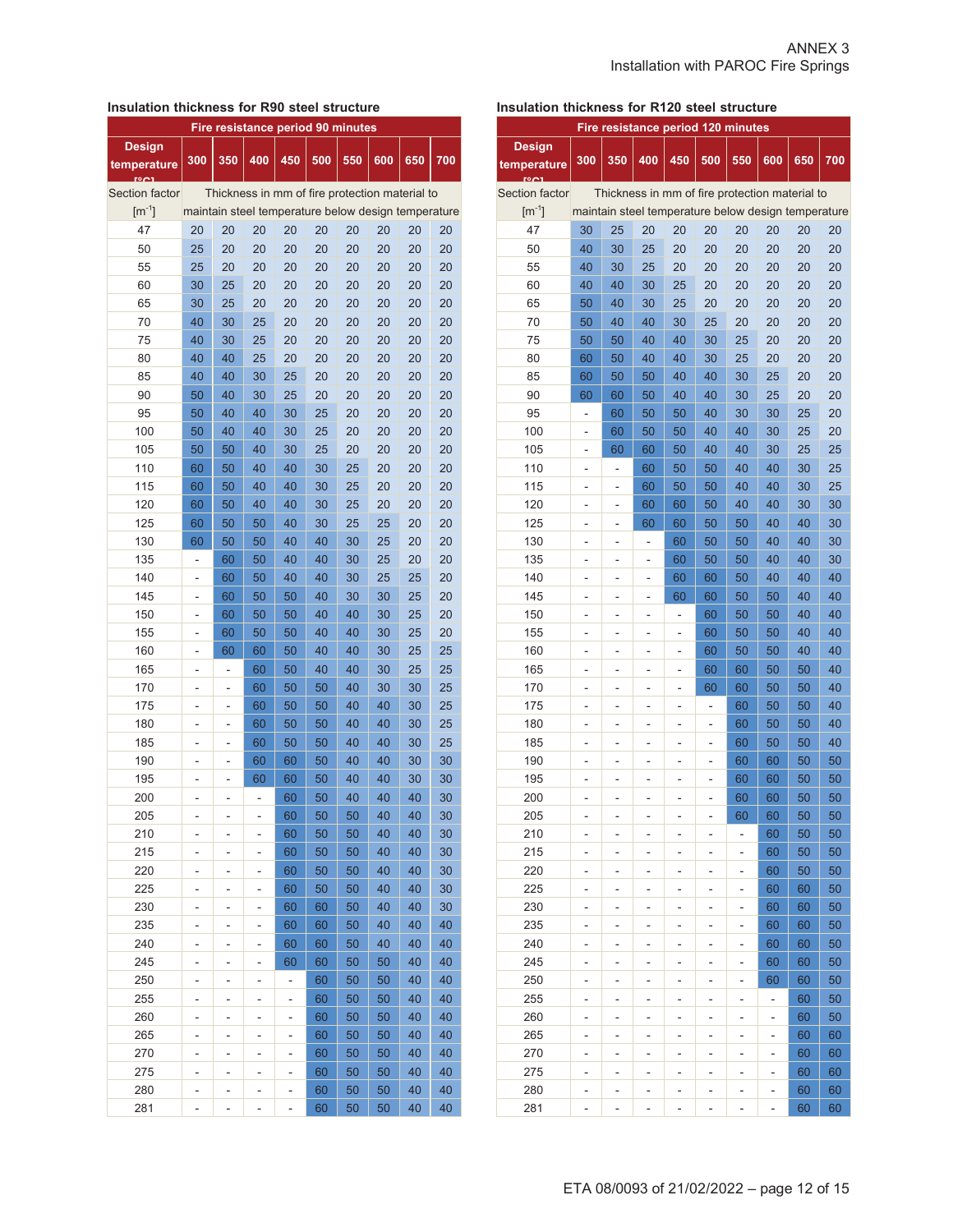#### **Insulation thickness for R150 steel structure**

| Fire resistance period 150 minutes |                          |                                                     |                |                                                |     |                |                |     |     |  |  |  |
|------------------------------------|--------------------------|-----------------------------------------------------|----------------|------------------------------------------------|-----|----------------|----------------|-----|-----|--|--|--|
| <b>Design</b><br>temperature       | 300                      | 350                                                 | 400            | 450                                            | 500 | 550            | 600            | 650 | 700 |  |  |  |
| Section factor                     |                          |                                                     |                | Thickness in mm of fire protection material to |     |                |                |     |     |  |  |  |
| $\lceil m^{-1} \rceil$             |                          | maintain steel temperature below design temperature |                |                                                |     |                |                |     |     |  |  |  |
| 47                                 | 40                       | 40                                                  | 30             | 25                                             | 20  | 20             | 20             | 20  | 20  |  |  |  |
| 50                                 | 50                       | 40                                                  | 30             | 25                                             | 20  | 20             | 20             | 20  | 20  |  |  |  |
| 55                                 | 50                       | 40                                                  | 40             | 30                                             | 25  | 20             | 20             | 20  | 20  |  |  |  |
| 60                                 | 60                       | 50                                                  | 40             | 40                                             | 30  | 25             | 20             | 20  | 20  |  |  |  |
| 65                                 | 60                       | 50                                                  | 50             | 40                                             | 40  | 30             | 25             | 20  | 20  |  |  |  |
| 70                                 | 60                       | 60                                                  | 50             | 40                                             | 40  | 30             | 25             | 25  | 20  |  |  |  |
| 75                                 | $\overline{a}$           | 60                                                  | 50             | 50                                             | 40  | 40             | 30             | 25  | 20  |  |  |  |
| 80                                 | ä,                       | 60                                                  | 60             | 50                                             | 50  | 40             | 40             | 30  | 25  |  |  |  |
| 85                                 | ÷,                       |                                                     | 60             | 50                                             | 50  | 40             | 40             | 30  | 25  |  |  |  |
| 90                                 | -                        | -                                                   | 60             | 60                                             | 50  | 50             | 40             | 40  | 30  |  |  |  |
| 95                                 | $\overline{a}$           | ÷,                                                  | ÷,             | 60                                             | 50  | 50             | 40             | 40  | 30  |  |  |  |
| 100                                | $\overline{a}$           | $\overline{\phantom{a}}$                            | ä,             | 60                                             | 60  | 50             | 40             | 40  | 40  |  |  |  |
| 105                                | -                        | -                                                   | -              | $\overline{\phantom{m}}$                       | 60  | 50             | 50             | 40  | 40  |  |  |  |
| 110                                | -                        | $\overline{\phantom{0}}$                            | -              | -                                              | 60  | 50             | 50             | 40  | 40  |  |  |  |
| 115                                | $\overline{a}$           | ÷,                                                  |                |                                                | 60  | 60             | 50             | 50  | 40  |  |  |  |
| 120                                |                          |                                                     |                |                                                | ÷,  | 60             | 50             | 50  | 40  |  |  |  |
| 125                                |                          | $\overline{a}$                                      | $\overline{a}$ | $\overline{\phantom{0}}$                       | ٠   | 60             | 50             | 50  | 40  |  |  |  |
| 130                                | -                        | -                                                   | -              | -                                              | -   | 60             | 60             | 50  | 50  |  |  |  |
| 135                                | $\overline{a}$           | -                                                   | L,             | ä,                                             | ä,  | 60             | 60             | 50  | 50  |  |  |  |
| 140                                | ÷,                       | $\qquad \qquad \blacksquare$                        |                | ÷,                                             | ÷,  | -              | 60             | 50  | 50  |  |  |  |
| 145                                | $\overline{\phantom{0}}$ | $\overline{a}$                                      | -              | $\overline{\phantom{0}}$                       | ٠   | -              | 60             | 60  | 50  |  |  |  |
| 150                                | -                        | $\overline{a}$                                      | ٠              | $\overline{a}$                                 | ۰   | -              | 60             | 60  | 50  |  |  |  |
| 155                                | -                        | -                                                   |                |                                                | ÷   | -              | 60             | 60  | 50  |  |  |  |
| 160                                | $\overline{a}$           | L                                                   |                |                                                | L   | L              | L,             | 60  | 50  |  |  |  |
| 165                                | ÷,                       | ÷,                                                  |                | ÷,                                             | ÷   |                | ÷,             | 60  | 60  |  |  |  |
| 170                                | -                        | -                                                   | $\overline{a}$ | -                                              | -   | -              | $\overline{a}$ | 60  | 60  |  |  |  |
| 175                                | -                        | -                                                   |                |                                                |     | -              |                | 60  | 60  |  |  |  |
| 180                                | $\overline{a}$           | ÷,                                                  | L              | ÷,                                             | ÷,  | $\overline{a}$ | $\overline{a}$ | 60  | 60  |  |  |  |
| 185                                | $\overline{\phantom{0}}$ | $\overline{\phantom{m}}$                            |                | ÷,                                             | ÷   |                | ÷,             | ÷,  | 60  |  |  |  |
| 190                                | -                        | -                                                   | $\overline{a}$ | -                                              | -   | -              | -              | -   | 60  |  |  |  |
| 195                                | -                        | -                                                   |                |                                                | ÷   | -              |                | ÷   | 60  |  |  |  |
| 200                                | L,                       | L                                                   |                |                                                |     | L              | L,             | L,  | 60  |  |  |  |
| 205                                |                          | -                                                   |                |                                                |     |                |                |     | 60  |  |  |  |
| 210                                |                          |                                                     |                |                                                |     |                |                |     | 60  |  |  |  |

## **Insulation thickness for R180 steel structure**

| Fire resistance period 180 minutes   |                                                |                                                     |                 |     |                |                |     |     |     |  |  |
|--------------------------------------|------------------------------------------------|-----------------------------------------------------|-----------------|-----|----------------|----------------|-----|-----|-----|--|--|
| <b>Design</b><br>temperature<br>1001 | 300                                            | 350                                                 | 400             | 450 | 500            | 550            | 600 | 650 | 700 |  |  |
| Section factor                       | Thickness in mm of fire protection material to |                                                     |                 |     |                |                |     |     |     |  |  |
| $\mathrm{[m^{-1}]}$                  |                                                | maintain steel temperature below design temperature |                 |     |                |                |     |     |     |  |  |
| 47                                   | 50                                             | 50                                                  | 40              | 40  | 30             | 25             | 20  | 20  | 20  |  |  |
| 50                                   | 60                                             | 50                                                  | 40              | 40  | 30             | 25             | 20  | 20  | 20  |  |  |
| 55                                   | 60                                             | 60                                                  | 50              | 40  | 40             | 30             | 25  | 20  | 20  |  |  |
| 60                                   | ۰                                              | 60                                                  | 50              | 50  | 40             | 40             | 30  | 25  | 20  |  |  |
| 65                                   | -                                              |                                                     | 60              | 50  | 50             | 40             | 40  | 30  | 25  |  |  |
| 70                                   |                                                |                                                     | 60              | 60  | 50             | 40             | 40  | 40  | 30  |  |  |
| 75                                   |                                                |                                                     |                 | 60  | 50             | 50             | 40  | 40  | 30  |  |  |
| 80                                   |                                                |                                                     | ۰               | 60  | 60             | 50             | 50  | 40  | 40  |  |  |
| 85                                   | ۰                                              | -                                                   | ۰               |     | 60             | 50             | 50  | 40  | 40  |  |  |
| 90                                   | -                                              | -                                                   | ٠               |     | 60             | 60             | 50  | 50  | 40  |  |  |
| 95                                   |                                                |                                                     |                 |     |                | 60             | 60  | 50  | 50  |  |  |
| 100                                  |                                                |                                                     |                 |     | -              | 60             | 60  | 50  | 50  |  |  |
| 105                                  | ٠                                              | -                                                   |                 |     | ٠              | ٠              | 60  | 50  | 50  |  |  |
| 110                                  | ٠                                              | ÷                                                   | -               | ÷,  | ۰              | $\overline{a}$ | 60  | 60  | 50  |  |  |
| 115                                  | ٠                                              | -                                                   | -               | -   | $\overline{a}$ | -              | 60  | 60  | 50  |  |  |
| 120                                  | -                                              |                                                     | ۰               |     | ۰              |                |     | 60  | 60  |  |  |
| 125                                  |                                                |                                                     |                 |     |                |                |     | 60  | 60  |  |  |
| 130                                  | ٠                                              |                                                     | ۰               |     |                | ۰              | -   | 60  | 60  |  |  |
| 135                                  | -                                              | ٠                                                   | $\qquad \qquad$ | -   | -              | -              | ۰   | ۰   | 60  |  |  |
| 140                                  | -                                              |                                                     |                 |     |                | ۰              |     |     | 60  |  |  |
| 145                                  |                                                |                                                     |                 |     |                |                |     |     | 60  |  |  |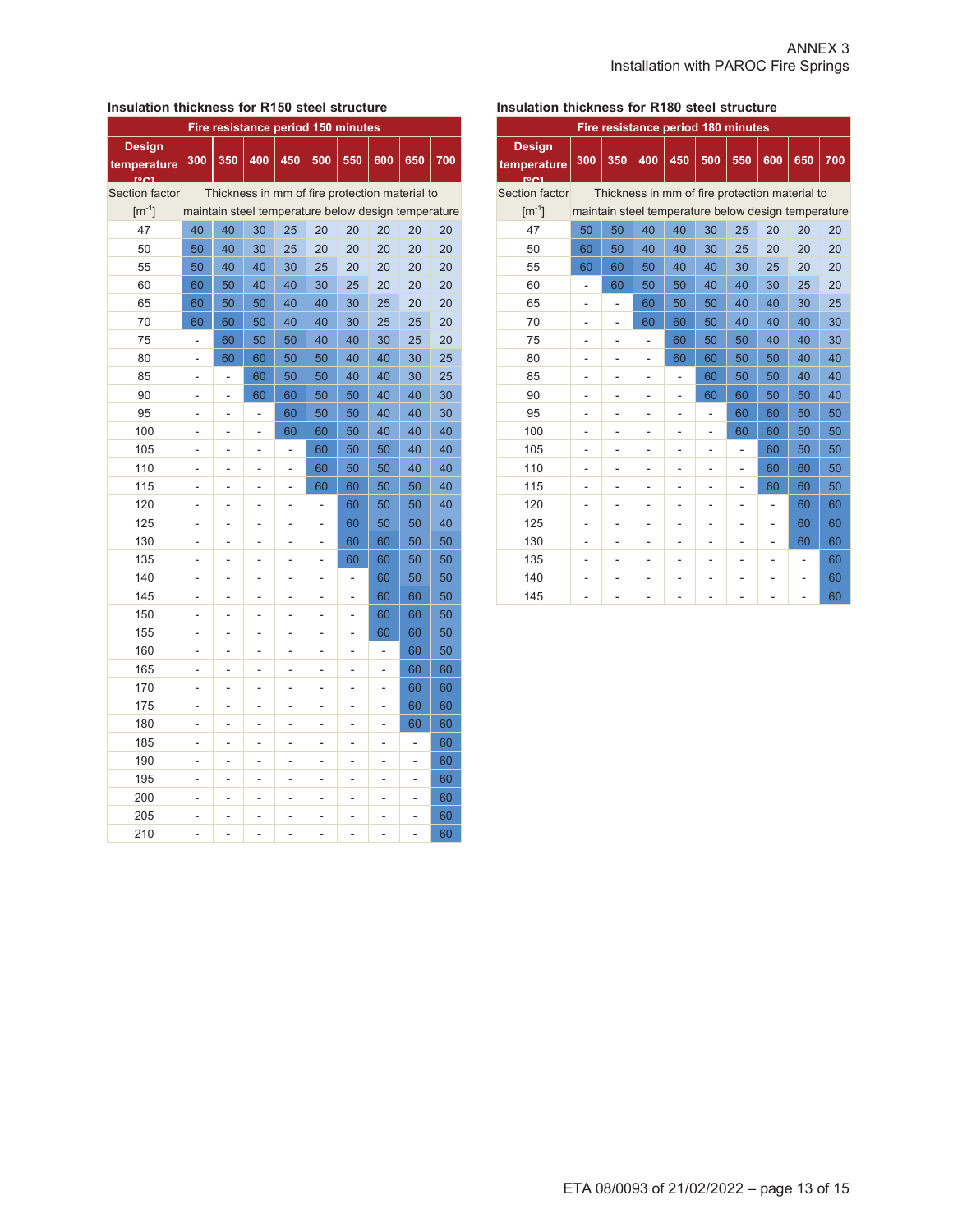## **Insulation thickness for R210 steel structure**

| Fire resistance period 210 minutes          |     |                                                     |     |     |     |     |     |     |     |  |  |
|---------------------------------------------|-----|-----------------------------------------------------|-----|-----|-----|-----|-----|-----|-----|--|--|
| <b>Design</b><br>temperature<br><b>FOOT</b> | 300 | 350                                                 | 400 | 450 | 500 | 550 | 600 | 650 | 700 |  |  |
| Section factor                              |     | Thickness in mm of fire protection material to      |     |     |     |     |     |     |     |  |  |
| $\mathrm{[m^{-1}]}$                         |     | maintain steel temperature below design temperature |     |     |     |     |     |     |     |  |  |
| 47                                          | 60  | 60                                                  | 50  | 40  | 40  | 30  | 25  | 25  | 20  |  |  |
| 50                                          |     | 60                                                  | 50  | 50  | 40  | 40  | 30  | 25  | 20  |  |  |
| 55                                          |     |                                                     | 60  | 50  | 50  | 40  | 40  | 30  | 25  |  |  |
| 60                                          |     |                                                     |     | 60  | 50  | 50  | 40  | 40  | 30  |  |  |
| 65                                          |     |                                                     |     | 60  | 60  | 50  | 50  | 40  | 40  |  |  |
| 70                                          |     |                                                     |     |     | 60  | 60  | 50  | 50  | 40  |  |  |
| 75                                          |     |                                                     |     |     |     | 60  | 50  | 50  | 40  |  |  |
| 80                                          |     |                                                     |     |     |     | 60  | 60  | 50  | 50  |  |  |
| 85                                          |     |                                                     |     |     |     |     | 60  | 60  | 50  |  |  |
| 90                                          |     |                                                     |     |     |     |     | 60  | 60  | 50  |  |  |
| 95                                          |     |                                                     |     |     |     |     |     | 60  | 60  |  |  |
| 100                                         |     |                                                     |     |     |     |     |     | 60  | 60  |  |  |
| 105                                         |     |                                                     |     |     |     |     |     |     | 60  |  |  |
| 110                                         |     |                                                     |     |     |     |     |     |     | 60  |  |  |

## **Insulation thickness for R240 steel structure**

| Fire resistance period 240 minutes          |     |                                                |     |              |     |     |     |                                                     |     |  |  |
|---------------------------------------------|-----|------------------------------------------------|-----|--------------|-----|-----|-----|-----------------------------------------------------|-----|--|--|
| <b>Design</b><br>temperature<br><b>FOOT</b> | 300 | 350                                            | 400 | $\sqrt{450}$ | 500 | 550 | 600 | 650                                                 | 700 |  |  |
| Section factor                              |     | Thickness in mm of fire protection material to |     |              |     |     |     |                                                     |     |  |  |
| $\lceil m^{-1} \rceil$                      |     |                                                |     |              |     |     |     | maintain steel temperature below design temperature |     |  |  |
| 47                                          |     |                                                | 60  | 50           | 50  | 40  | 40  | 30                                                  | 25  |  |  |
| 50                                          |     |                                                | 60  | 60           | 50  | 50  | 40  | 40                                                  | 30  |  |  |
| 55                                          |     |                                                |     | 60           | 60  | 50  | 50  | 40                                                  | 40  |  |  |
| 60                                          |     |                                                |     |              | 60  | 60  | 50  | 50                                                  | 40  |  |  |
| 65                                          |     |                                                |     |              |     | 60  | 60  | 50                                                  | 50  |  |  |
| 70                                          |     |                                                |     |              |     |     | 60  | 60                                                  | 50  |  |  |
| 75                                          |     |                                                |     |              |     |     |     | 60                                                  | 50  |  |  |
| 80                                          |     |                                                |     |              |     |     |     | 60                                                  | 60  |  |  |
| 85                                          |     |                                                |     |              |     |     |     |                                                     | 60  |  |  |
| 90                                          |     |                                                |     |              |     |     |     |                                                     | 60  |  |  |